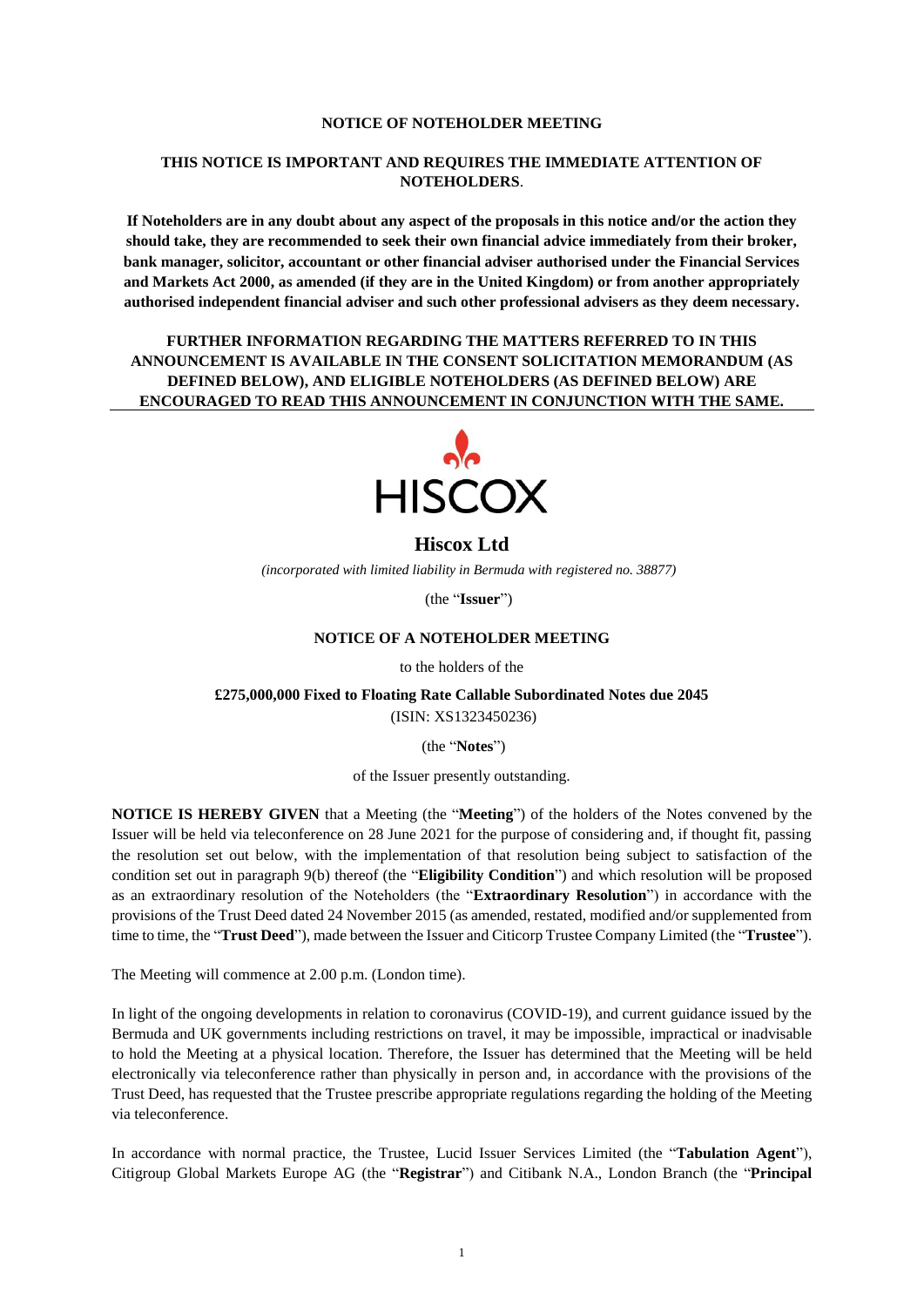**Paying Agent**") have not been involved in the formulation of the Noteholder Proposal (as defined below). The Trustee, the Tabulation Agent, NatWest Markets Plc (the "**Solicitation Agent**"), the Registrar and the Principal Paying Agent express no opinion on, and make no representations as to the merits of, the Noteholder Proposal, the Extraordinary Resolution or the proposed amendments referred to in the Extraordinary Resolution set out below.

None of the Trustee, the Tabulation Agent, the Solicitation Agent, the Registrar or the Principal Paying Agent makes any representation that all relevant information has been disclosed to Noteholders in or pursuant to this Notice, the Consent Solicitation Memorandum or otherwise. None of the Trustee, the Tabulation Agent, the Solicitation Agent, the Registrar or the Principal Paying Agent has approved the draft Supplemental Trust Deed referred to in the Extraordinary Resolution set out below and Noteholders are recommended to arrange to inspect and review such draft Supplemental Trust Deed as provided below in this Notice. Accordingly, Noteholders should take their own independent legal, financial, tax or other advice on the merits and the consequences of voting in favour of the Extraordinary Resolution, including any tax consequences, and on the impact of the implementation of the Extraordinary Resolution.

None of the Trustee, the Tabulation Agent, the Solicitation Agent, the Registrar or the Principal Paying Agent are responsible for the accuracy, completeness, validity or correctness of the statements made in the Consent Solicitation Memorandum or this Notice, or omissions therefrom.

Neither this Notice nor the Consent Solicitation Memorandum constitutes or forms part of, or should be construed as, an offer for sale, exchange or subscription of, or a solicitation of any offer to buy, exchange or subscribe for, any securities of the Issuer or any other entity. The distribution of the Consent Solicitation Memorandum may nonetheless be restricted by law in certain jurisdictions. Persons into whose possession the Consent Solicitation Memorandum comes are required to inform themselves about, and to observe, any such restrictions.

### **BACKGROUND**

### *Status of LIBOR*

The UK Financial Conduct Authority (the "**FCA**") announced on 5 March 2021 (the "**FCA's 5 March 2021 Announcement**") that all London Inter Bank Offered Rate ("**LIBOR**") settings will either cease to be provided by any administrator or no longer be representative of the underlying market and economic reality (and that representativeness will not be restored) immediately after (i) 31 December 2021, in the case of all sterling, euro, Japanese Yen and Swiss Franc, and certain U.S. dollar settings, or (ii) 30 June 2023, in the case of the remaining U.S. dollar settings. Regulators have continued to urge market participants to take active steps to implement the transition to the Sterling Overnight Index Average ("**SONIA**") and other risk-free rates ahead of the applicable LIBOR cessation date.

### *Proposed Amendments*

On the basis that the Conditions of the Notes currently envisage that, for the period from (and including) the Fixed Rate End Date (as defined below) to (but excluding) the maturity date of the Notes, the applicable rate of interest will be determined by reference to 3-month Sterling LIBOR, and such period commences after the end of 2021, the Issuer has convened the Meeting for the purpose of enabling the Noteholders to consider and, if they think fit, approve a proposal (the "**Noteholder Proposal**") by way of an Extraordinary Resolution in relation to the Notes for the purposes of:

- (a) amending the interest rate provisions that apply to the Notes from (and including) the Fixed Rate End Date such that the Floating Interest Rate for each Interest Period (as described in the Annex below) shall not be determined by reference to 3-month Sterling LIBOR, and shall instead be the aggregate of:
	- (i) Compounded Daily SONIA (as described in the Annex below);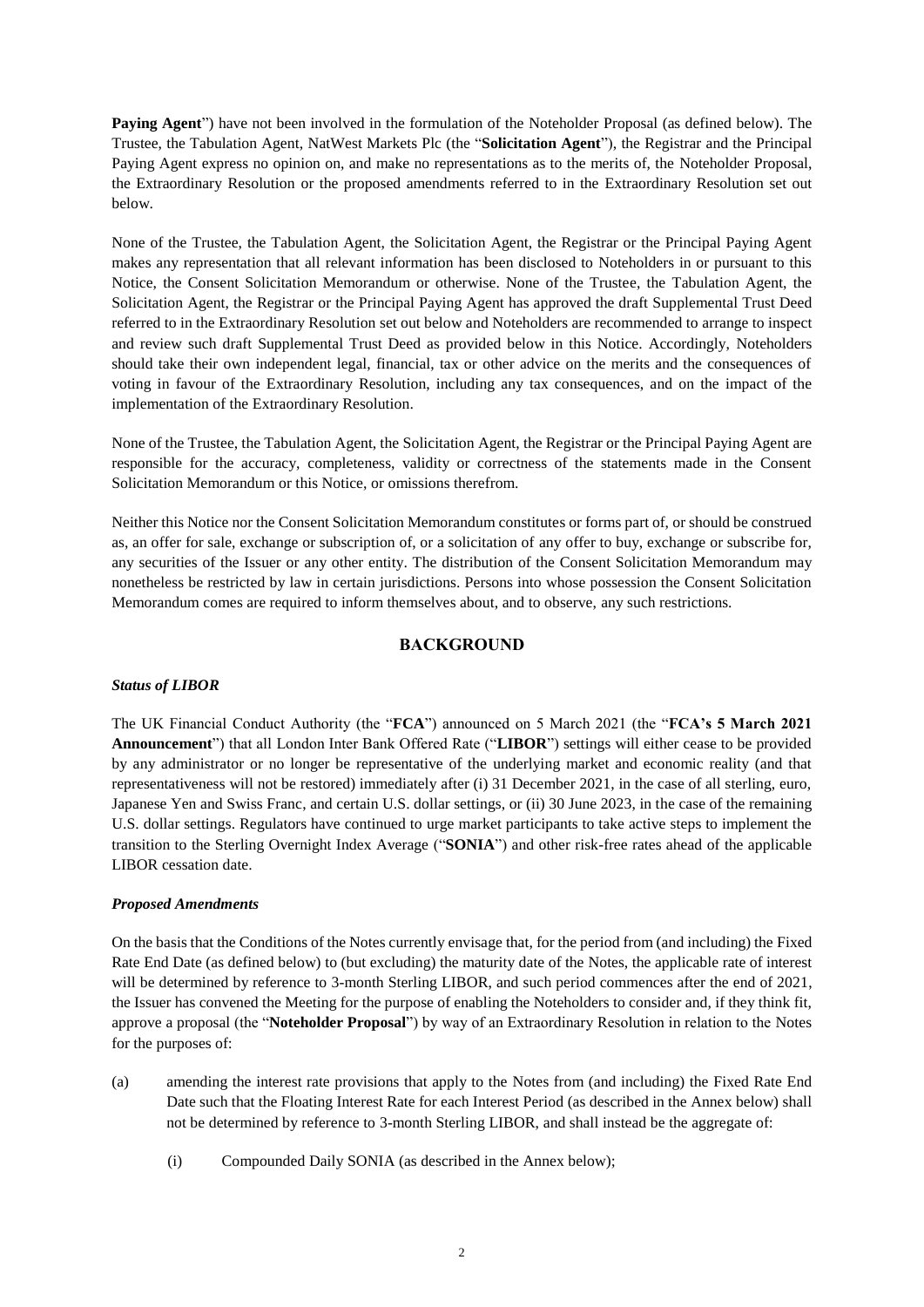- (ii) an adjustment (the "**Reference Rate Adjustment**") to reflect the economic difference between the LIBOR and SONIA rates (as described under "*Rationale for the proposed Reference Rate Adjustment*" below); and
- (iii) the initial margin of 4.076 per cent. per annum plus the step-up margin of 1.00 per cent. per annum applicable to the Notes (which shall remain unaltered by these amendments); and
- (b) including new fallback provisions in case the applicable SONIA reference rate is not available when required (including fallback provisions in case a Benchmark Event occurs with respect to SONIA),

### (the "**Proposed Amendments**").

The Proposed Amendments are set out in more detail in the Annex below, and will be implemented as soon as reasonably practicable following the conclusion of the Meeting at which the Extraordinary Resolution is passed (and the Eligibility Condition satisfied). Provided the Extraordinary Resolution is passed (and the Eligibility Condition satisfied) at the initial Meeting, implementation of the Proposed Amendments in respect of the Notes is expected to occur on 28 June 2021 (the "**Implementation Date**").

"**Fixed Rate End Date**" means the date from (and including) which the applicable rate of interest ceases to be determined on the basis of a fixed percentage rate and is instead determined on the basis of a floating rate, being 24 November 2025.

### *Rationale for the proposed Reference Rate Adjustment*

Due to the differences in the nature of LIBOR and SONIA, the replacement of 3-month Sterling LIBOR with Compounded Daily SONIA as the reference rate to be used in the determination of the Floating Interest Rate for the Notes (the "**Reference Rate**") will require certain adjustments to the Floating Interest Rate payable in respect of the Notes to the extent that any of the Notes remain outstanding beyond the Fixed Rate End Date. The Conditions of the Notes will be amended by incorporating an adjustment (the "**Reference Rate Adjustment**") which will be added to Compounded Daily SONIA when calculating the relevant Floating Interest Rate in order to reflect the difference between LIBOR and SONIA-based Reference Rates.

The pricing methodology proposed to determine the Reference Rate Adjustment is based on the approach of using a 5-year historical median lookback using principles outlined in the methodology for such adjustments contained in Supplement number 70 to the 2006 ISDA Definitions (the "**ISDA IBOR Fallback Supplement**"), which incorporates into the ISDA definitions new interbank offered rate fallbacks.

The Issuer understands that the methodology used by the International Swaps and Derivatives Association, Inc ("**ISDA**") is the result of several industry consultations conducted by ISDA, with 67 per cent. of respondents to the initial 2018 "Benchmark Fallback Consultation" undertaken by ISDA selecting the historical mean/median as their preferred spread adjustment approach.<sup>1</sup> Subsequently the ISDA "5 year historical median" methodology has been identified as the consensus for the credit spread adjustment methodology for fallbacks in sterling cash products among respondents to a survey conducted by the Bank of England Risk Free Rates Working Group, with 100 per cent. of respondents voting for this method.<sup>2</sup>

Using the principles outlined in the ISDA IBOR Fallback Supplement, the Reference Rate Adjustment in respect of each Interest Period after the Fixed Rate End Date will be the rate specified on Bloomberg screen "SBP0003M Index", or any successor page, as calculated by Bloomberg Index Services Limited (or a successor provider as approved and/or appointed by ISDA from time to time) ("**Bloomberg**") in relation to 3-month Sterling LIBOR on the date (the "**determination date**") on which the Extraordinary Resolution is passed and the Eligibility Condition is satisfied, as reported in writing by the Solicitation Agent to the Issuer and the Trustee. As at the date

<sup>-</sup>

<sup>1</sup> Source[: http://assets.isda.org/media/04d213b6/db0b0fd7-pdf/](http://assets.isda.org/media/04d213b6/db0b0fd7-pdf/) 

<sup>2</sup> Source[: https://www.bankofengland.co.uk/-/media/boe/files/markets/benchmarks/summary-of-responses-on-consultation-credit](https://www.bankofengland.co.uk/-/media/boe/files/markets/benchmarks/summary-of-responses-on-consultation-credit-adjustment.pdf)adjustment.pdf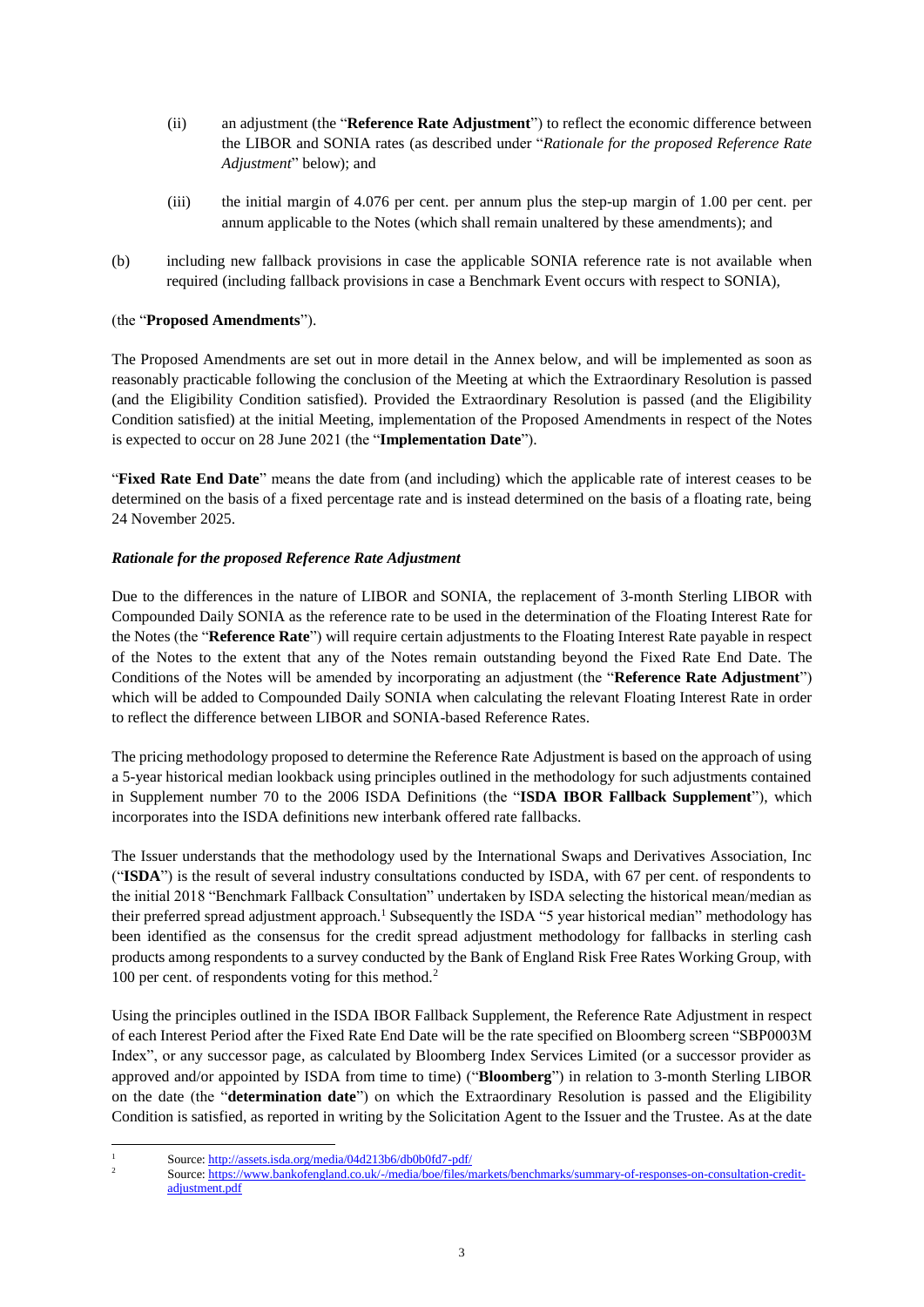of this Notice, and as a result of the FCA's 5 March 2021 Announcement, the rate specified on Bloomberg screen "SBP0003M Index" in relation to 3-month Sterling LIBOR has been fixed at 0.1193 per cent., and such rate (subject to any corrections or adjustments made to such rate by Bloomberg in accordance with its rule book as at the applicable determination date) will be the Reference Rate Adjustment in respect of the Notes.

For the avoidance of doubt, the Reference Rate Adjustment does not apply to the Fixed Interest Rate for the period up to (but excluding) the Fixed Rate End Date.

## *Bermuda Monetary Authority (the "BMA")*

In accordance with Condition 11.3 of the Notes, the Proposed Amendments will not be implemented unless the Issuer has given at least one month's prior written notice to, and received consent or no objection from, the BMA (or such other period of notice as the BMA may from time to time require or accept and, in any event, provided that there is a requirement to give such notice and/or to receive such consent or non-objection).

As the only changes which will be made to the Notes pursuant to the Proposed Amendments are to change the underlying benchmark reference rate and supporting fallback provisions for such benchmark reference rate as described in this Notice and to make the necessary consequential adjustments, the Issuer considers that the capital eligibility of the Notes will remain unaffected.

The BMA has been informed of the Consent Solicitation and the proposal to implement the Proposed Amendments in respect of the Notes and, as at the date of this Notice, the BMA has not raised any objections in principle.

### *Rating Agencies*

Copies of the draft Supplemental Trust Deed in respect of the Notes as referred to in the Extraordinary Resolution set out below have been delivered to each of S&P Global Ratings UK Limited ("**S&P**") and Fitch Ratings Ltd ("**Fitch**"). Based upon the information provided to them no comments have been raised with respect to the Supplemental Trust Deed.

### *Risk Factors*

*The market continues to develop in relation to SONIA as a reference rate for securities which incorporate a floating rate interest basis*

If the Extraordinary Resolution is passed and implemented, SONIA (using Compounded Daily SONIA, with a 5 day lag methodology) will replace LIBOR as the Reference Rate for the Notes for each Interest Period beginning on or after the Fixed Rate End Date (as set out in the Annex to this Notice).

Noteholders should be aware that the market continues to develop in relation to SONIA as a reference rate in the capital markets and its adoption as an alternative to Sterling LIBOR. In particular, market participants and relevant working groups are exploring alternative reference rates based on SONIA, including term SONIA reference rates which seek to measure the market's forward expectation of an average SONIA rate over a designated term.

The market, or a significant part thereof, may adopt an application of SONIA that differs significantly from that set out in the Proposed Amendments. As SONIA is published and calculated by a third party based on data received from other sources, the Issuer has no control over its determination, calculation or publication. Furthermore, the Issuer may in future issue debt securities referencing SONIA that differ materially in terms of interest determination when compared with the Proposed Amendments. The nascent development of Compounded Daily SONIA as an interest reference rate for the Eurobond markets, as well as continued development of SONIAbased rates for such market and the market infrastructure for adopting such rates, could result in reduced liquidity or increased volatility or could otherwise affect the market price of any SONIA-referenced securities. There can be no guarantee that SONIA will not be discontinued or fundamentally altered in a manner that is materially adverse to the interests of Noteholders (or that any applicable benchmark fallback provisions proposed by way of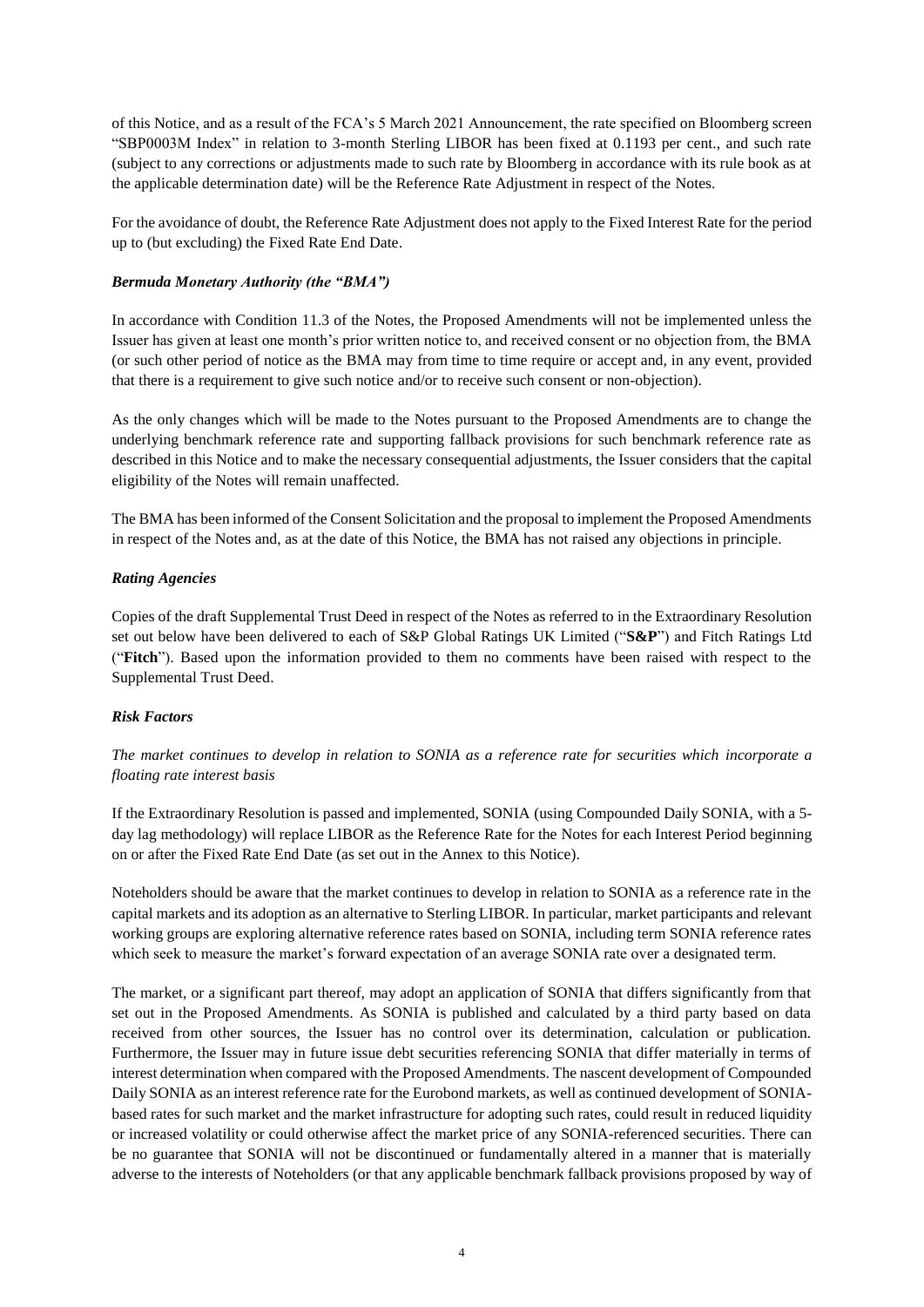the Proposed Amendments will provide a rate which is economically equivalent for Noteholders). The Bank of England has no obligation to consider the interests of Noteholders in calculating, adjusting, converting, revising or discontinuing SONIA. If the manner in which SONIA is calculated is changed, that change may result in a reduction of the amount of interest payable on the Notes and the trading prices of the Notes.

Furthermore, following implementation of the Proposed Amendments, the Floating Interest Rate for any Interest Period beginning on or after the Fixed Rate End Date will only be capable of being determined near the end of the relevant Interest Period and immediately prior to the relevant Interest Payment Date (as described in the Annex below) (or other due date for payment). It may therefore be difficult for Noteholders to reliably estimate the amount of interest which will be payable on the Notes following the Fixed Rate End Date and some investors may be unable or unwilling to trade such Notes without changes to their IT systems, both of which could adversely impact the liquidity of such Notes. Further, in contrast to LIBOR-based debt securities, if (following implementation of the Proposed Amendments) the Notes become due and payable as a result of an event of default under the Conditions or are otherwise redeemed early on a date which is not an Interest Payment Date, the final Floating Interest Rate payable in respect of such Notes shall only be determined immediately prior to the date on which the Notes become due and payable and shall not be reset thereafter.

Noteholders should also be aware that the manner of adoption or application of SONIA (including, for the avoidance of doubt, Compounded Daily SONIA) as a reference rate in the international debt capital markets may differ materially compared with the application and adoption of SONIA in other markets, such as the derivatives and loan markets. Noteholders should carefully consider how any mismatch between the adoption of SONIA as a reference rate across these markets may impact any hedging or other arrangements which they may put in place in connection with the Notes.

Investors should consider these matters when considering the Consent Solicitation and the Proposed Amendments.

### *Future unavailability of SONIA and fallback arrangements in the event that SONIA is discontinued*

Noteholders should be aware that, if the Extraordinary Resolution is passed and implemented and SONIA were discontinued or otherwise unavailable, the interest rate on the Notes for each Interest Period beginning on or after the Fixed Rate End Date will be determined for the relevant period by the fallback provisions applicable to the Notes.

If a Benchmark Event occurs in relation to SONIA when any Floating Interest Rate (or any component part thereof) remains to be determined by reference to SONIA, the fallback arrangements will include the possibility that, despite the continued availability of SONIA, the Issuer shall use reasonable endeavours to appoint an Independent Adviser to (or, failing which, the Issuer may) set a Successor Reference Rate or, failing which, an Alternative Reference Rate and (in each case) an Adjustment Spread (which may be positive, negative or zero, or may be a formula or methodology for calculating a spread). All such terms have the meanings given in the Annex to this Notice.

The use of any such Successor Reference Rate or Alternative Reference Rate to determine the Floating Interest Rate may result in the Notes performing differently (which may include payment of a lower Floating Interest Rate) than they would do if SONIA were to continue to apply in its current form. In addition, the market (if any) for Notes linked to any such Successor Reference Rate or Alternative Reference Rate may be less liquid than the market for Notes linked to SONIA. In certain circumstances, the ultimate fallback of interest for a particular Floating Interest Rate may result in the Floating Interest Rate for the last preceding Interest Determination Date (as described in the Annex below) being used. This may result in the effective application of a fixed rate for the Notes. In addition, due to the uncertainty concerning the availability of Successor Reference Rates and Alternative Reference Rates and the involvement of an Independent Adviser, the relevant fallback provisions may not operate as intended at the relevant time.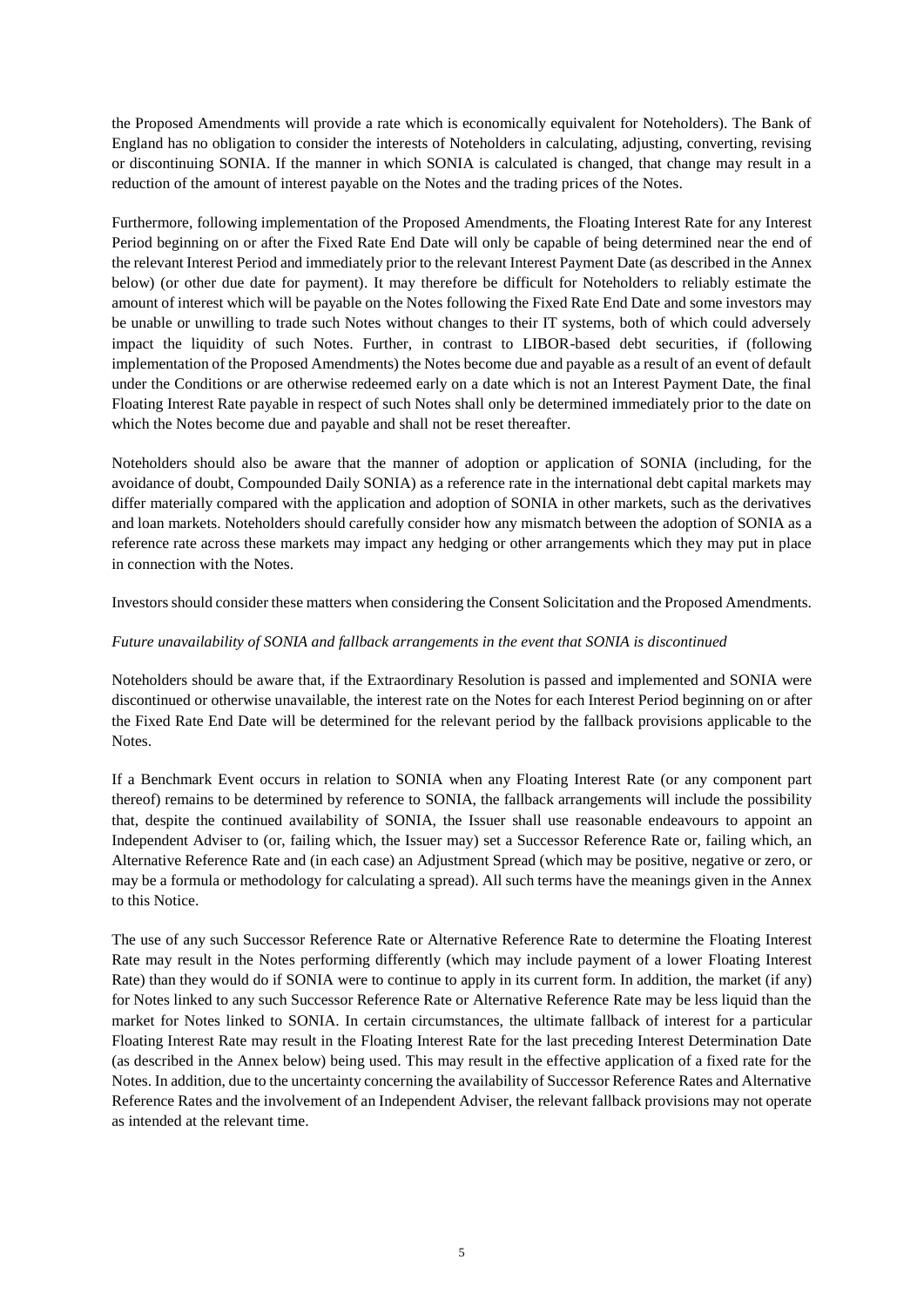No consent of the Noteholders shall be required in connection with effecting any relevant Successor Reference Rate or Alternative Reference Rate (as applicable), the Adjustment Spread or any other related adjustments and/or amendments described above.

Any such consequences could have a material adverse effect on the value of and return on the Notes. Moreover, any of the above matters or any other significant change to the setting or existence of any relevant rate could affect the ability of the Issuer to meet its obligations under the Notes or could have a material adverse effect on the value or liquidity of, and the amount payable under, the Notes. Investors should note that the relevant Independent Adviser or the Issuer (as applicable) will apply an Adjustment Spread (which may be positive, negative or zero, or may be a formula or methodology for calculating a spread) to the relevant Successor Reference Rate or Alternative Reference Rate (as applicable) in the circumstances described above. The aim of the Adjustment Spread is to reduce or eliminate, to the extent reasonably practicable, any economic prejudice or benefit (as the case may be) to Noteholders as a result of the replacement of SONIA with such Successor Reference Rate or the Alternative Reference Rate (as applicable). The Adjustment Spread could therefore be a spread or formula or methodology for calculating a spread in either case which: (i) in the case of a Successor Reference Rate, is formally recommended or provided as an option in relation to the replacement of SONIA with such Successor Reference Rate by any Relevant Nominating Body (as described in the Annex below); or (ii) in the case of a Successor Reference Rate for which no such recommendation or option has been made available or in the case of an Alternative Reference Rate, the Independent Adviser or the Issuer (as applicable) determines, is customarily applied to the relevant Successor Reference Rate or the Alternative Reference Rate (as the case may be) in international debt capital markets transactions to produce an industry-accepted replacement rate for SONIA (or otherwise reflects an industry-accepted rate, formula or methodology for such purpose); or (iii) in the case that the Independent Adviser or the Issuer (as applicable) determines that there is no applicable spread, formula or methodology under the preceding paragraphs (i) or (ii), the Independent Adviser or the Issuer (as applicable) (acting in good faith and in a commercially reasonable manner), determines to be appropriate having regard to the objective, so far as is reasonably practicable in the circumstances and solely for the purposes of this paragraph (iii), of reducing or eliminating any economic prejudice or benefit (as the case may be) to the Noteholders.

However, any such Adjustment Spread could have unexpected commercial consequences and there can be no assurance that, due to the particular circumstances of each Noteholder, any such adjustment will be favourable to each Noteholder.

Investors should consider all of these matters when considering the Consent Solicitation and the Proposed Amendments.

## **NOTEHOLDER PROPOSAL**

Pursuant to this Notice, the Issuer has convened the Meeting to request that the holders of the Notes consider and agree by Extraordinary Resolution to the matters contained in the Extraordinary Resolution set out below.

The Issuer, under the Noteholder Proposal, is requesting that the Noteholders consider and if thought fit, pass the Extraordinary Resolution. If the Extraordinary Resolution is passed by the Noteholders, and if the Eligibility Condition is satisfied, the Extraordinary Resolution will be binding on all Noteholders, whether present or not at the Meeting and whether or not voting.

The Noteholder Proposal is being put to Noteholders for the reasons set out in "*Background*" above.

Eligible Noteholders are also referred to the Consent Solicitation Memorandum which provides further background to the Noteholder Proposal and the reasons therefor.

#### **CONSENT SOLICITATION**

Noteholders are further given notice that the Issuer has invited Eligible Noteholders (as defined below) of the Notes (such invitation, the "**Consent Solicitation**") to consent to the approval, by Extraordinary Resolution at the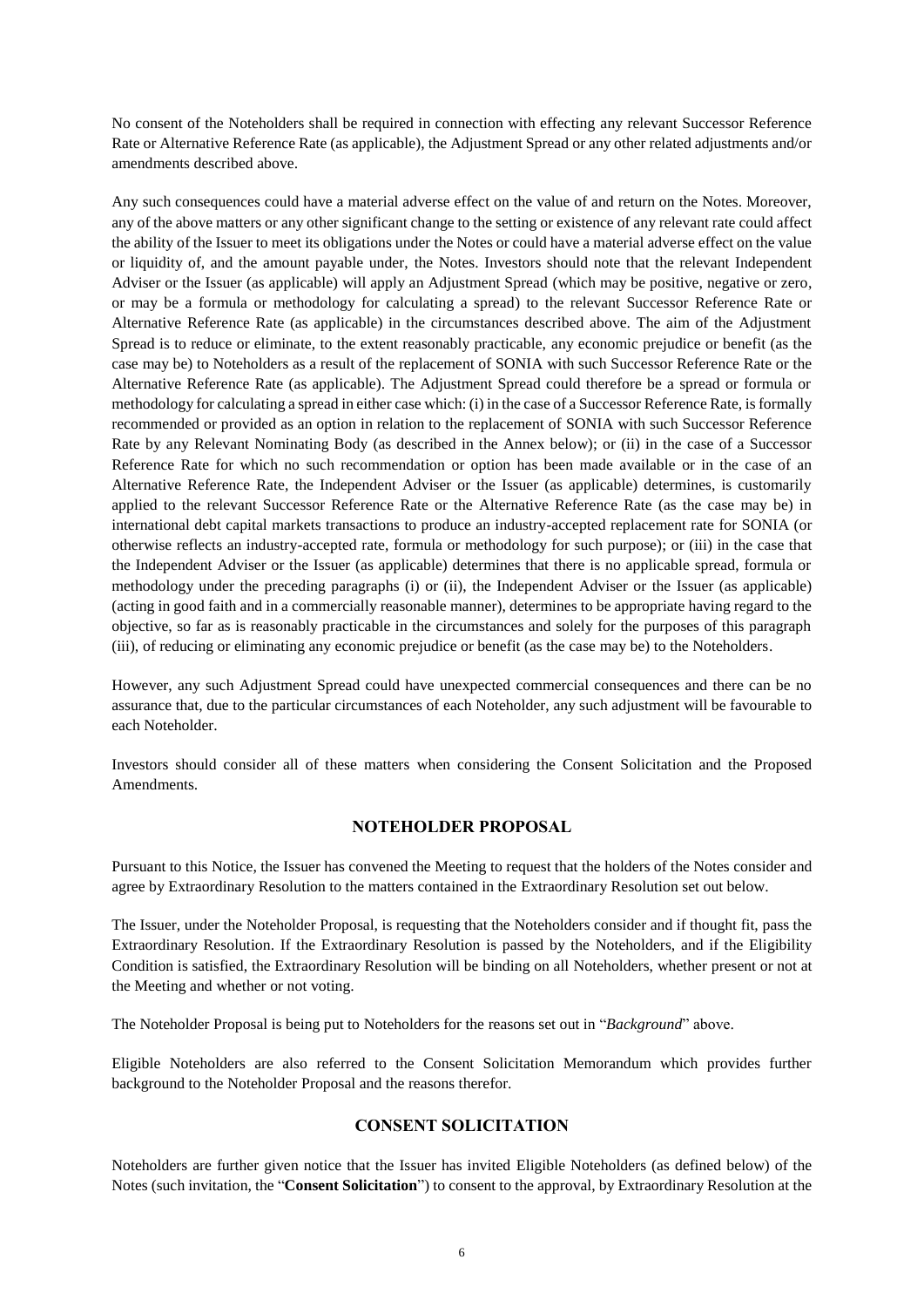Meeting, of the modification of the terms and conditions (the "**Conditions**") of, and the Trust Deed for, the Notes as described in paragraph 1 [o](#page-6-0)f the Extraordinary Resolution as set out below, all as further described in the Consent Solicitation Memorandum dated 3 June 2021 (the "**Consent Solicitation Memorandum**"), which is available to Eligible Noteholders (as defined below) from the Tabulation Agent (including on the website of the Tabulation Agent (http://www.lucid-is.com/hiscox)) (see "*Documents Available for Inspection*" below).

The Consent Solicitation Memorandum and any other documents or materials relating to the Consent Solicitation are only for distribution or to be made available to persons who are (i) located and resident outside the United States and not U.S. persons or acting for the account or benefit of a U.S. person (in each case, as defined in Regulation S under the U.S. Securities Act of 1933, as amended (the "**Securities Act**")), (ii) not retail investors (as defined in the Extraordinary Resolution below) and, if applicable and acting on a non-discretionary basis, who are acting on behalf of beneficial owners that are not retail investors, and (iii) otherwise persons to whom the Consent Solicitation can be lawfully made and that may lawfully participate in the Consent Solicitation (all such persons, "**Eligible Noteholders**").

Subject to the restrictions described in the previous paragraph, Noteholders may obtain from the date of this Notice a copy of the Consent Solicitation Memorandum from the Tabulation Agent, the contact details for which are set out below. In order to receive a copy of the Consent Solicitation Memorandum, a Noteholder will be required to provide confirmation as to their status as an Eligible Noteholder. Ineligibility to participate in the Consent Solicitation does not affect a Noteholder's right to attend and vote at the Meeting – see "*Voting and Quorum*" below.

## **EXTRAORDINARY RESOLUTION**

<span id="page-6-0"></span>"THAT this Meeting of the holders (together, the "**Noteholders**") of the presently outstanding £275,000,000 Fixed to Floating Rate Callable Subordinated Notes due 2045 (ISIN: XS1323450236) (the "**Notes**") of Hiscox Ltd (the "**Issuer**"), constituted by the trust deed dated 24 November 2015 as amended, restated, modified and/or supplemented from time to time (the "**Trust Deed**") made between the Issuer and Citicorp Trustee Company Limited (the "**Trustee**") as trustee for the Noteholders:

- 1. (subject to paragraph [9](#page-6-0) of this Extraordinary Resolution) assents to the modification of the terms and conditions of the Notes (the "**Conditions**"), as set out in Part B of Schedule 2 to the Trust Deed, and to consequential or related amendments to the Trust Deed, as any of the same may from time to time be modified or amended and restated in accordance with the Trust Deed, such that:
	- a. for the purposes of any Interest Period beginning on or after 24 November 2025, the Floating Interest Rate for such Interest Period shall be the aggregate of (i) Compounded Daily SONIA, (ii) the Reference Rate Adjustment, to be determined as set out in the Notice and (iii) the initial margin of 4.076 per cent. per annum plus the step-up margin of 1.00 per cent. per annum; and
	- b. new fallbacks shall be included in case the applicable SONIA reference rate is not available when required (including fallback provisions in case a Benchmark Event occurs with respect to SONIA),

all as more fully set out and (where applicable) defined in the Annex to the Notice;

- 2. (subject to paragraph 9 of this Extraordinary Resolution) authorises, directs, requests and empowers:
	- (a) the Issuer and the Trustee to execute a deed supplemental to the Trust Deed (the "**Supplemental Trust Deed**") to effect the modifications referred to in paragraph 1 of this Extraordinary Resolution, in the form or substantially in the form of the draft produced to this Meeting, with such amendments thereto (if any) as the Trustee shall require or agree to; and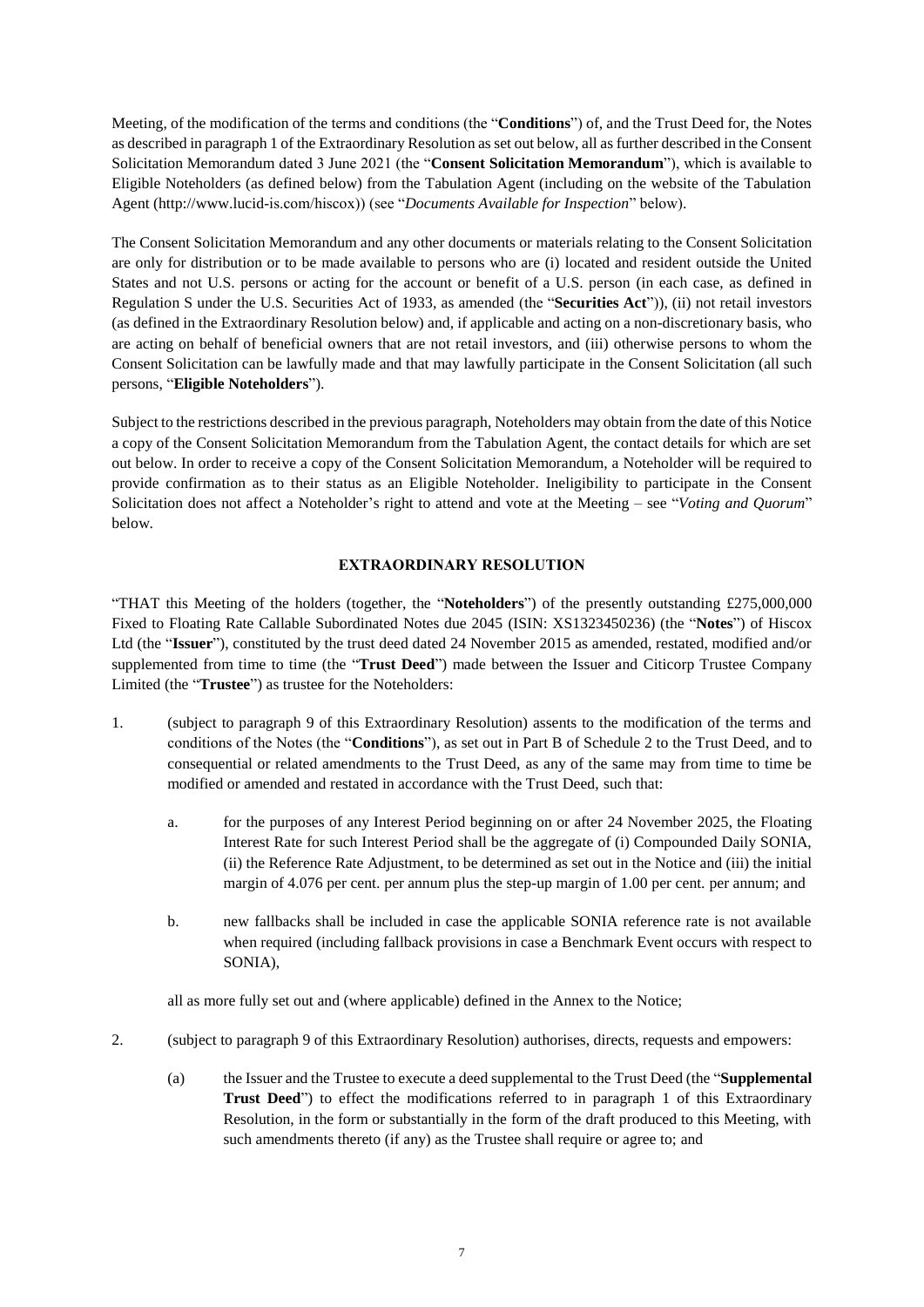- (b) the Issuer and the Trustee to execute and to do all such other deeds, instruments, acts and things as may be necessary, desirable or expedient in its sole opinion to carry out and to give effect to this Extraordinary Resolution and the implementation of the modifications referred to in paragraph 1 of this Extraordinary Resolution;
- 3. (subject to paragraph 9 of this Extraordinary Resolution) discharges and exonerates the Trustee from all liability for which it may have become or may become responsible under the Trust Deed or the Notes or any document related thereto in respect of any act or omission in connection with the passing of this Extraordinary Resolution or its implementation, the modifications referred to in paragraph 1 of this Extraordinary Resolution or the implementation of those modifications or the executing of any deeds, agreements, documents or instructions, the performance of any acts, matters or things to be done to carry out and give effect to the matters contemplated in the Supplemental Trust Deed, the Notice or this Extraordinary Resolution;
- 4. (subject to paragraph 9 of this Extraordinary Resolution) irrevocably waives any claim that the Noteholders may have against the Trustee arising as a result of any loss or damage which they may suffer or incur as a result of the Trustee acting upon this Extraordinary Resolution (including but not limited to circumstances where it is subsequently found that this Extraordinary Resolution is not valid or binding on the holders) and the Noteholders further confirm that the Noteholders will not seek to hold the Trustee liable for any such loss or damage;
- 5. (subject to paragraph 9 of this Extraordinary Resolution) expressly agrees and undertakes to indemnify and hold harmless the Trustee from and against all losses, liabilities, damages, costs, charges and expenses which may be suffered or incurred by it as a result of any claims (whether or not successful, compromised or settled), actions, demands or proceedings brought against the Trustee and against all losses, costs, charges or expenses (including legal fees) which the Trustee may suffer or incur which in any case arise as a result of the Trustee acting in accordance with the Extraordinary Resolution and the Trust Deed;
- 6. (subject to paragraph 9 of this Extraordinary Resolution) sanctions and assents to every abrogation, modification, compromise or arrangement in respect of the rights of the Noteholders appertaining to the Notes against the Issuer, whether or not such rights arise under the Trust Deed, the Conditions or otherwise, involved in, resulting from or to be effected by the amendments referred to in paragraphs 1 and 2 of this Extraordinary Resolution and their implementation;
- 7. (subject to paragraph 9 of this Extraordinary Resolution) waives any and all conditions precedent in respect of the execution and delivery of the Supplemental Trust Deed and implementation of this Extraordinary Resolution and authorises, requests and instructs the Trustee not to obtain a legal opinion in relation to the execution of the Supplemental Trust Deed;
- 8. (subject to paragraph 9 of this Extraordinary Resolution) discharges and exonerates the Issuer from all liability for which it may have become or may become responsible under the Trust Deed, the Notes or any document related thereto in respect of any act or omission in connection with the passing of this Extraordinary Resolution or the executing of any deeds, agreements, documents or instructions, the performance of any acts, matters or things to be done to carry out and give effect to the matters contemplated in the Supplemental Trust Deed, the Notice or this Extraordinary Resolution;
- 9. declares that the implementation of this Extraordinary Resolution shall be conditional on:
	- (a) the passing of this Extraordinary Resolution; and
	- (b) the quorum required for, and the requisite majority of votes cast at, this Meeting being satisfied by Eligible Noteholders only, irrespective of any participation at this Meeting by Ineligible Noteholders (and would also have been so satisfied if any Ineligible Noteholders who provide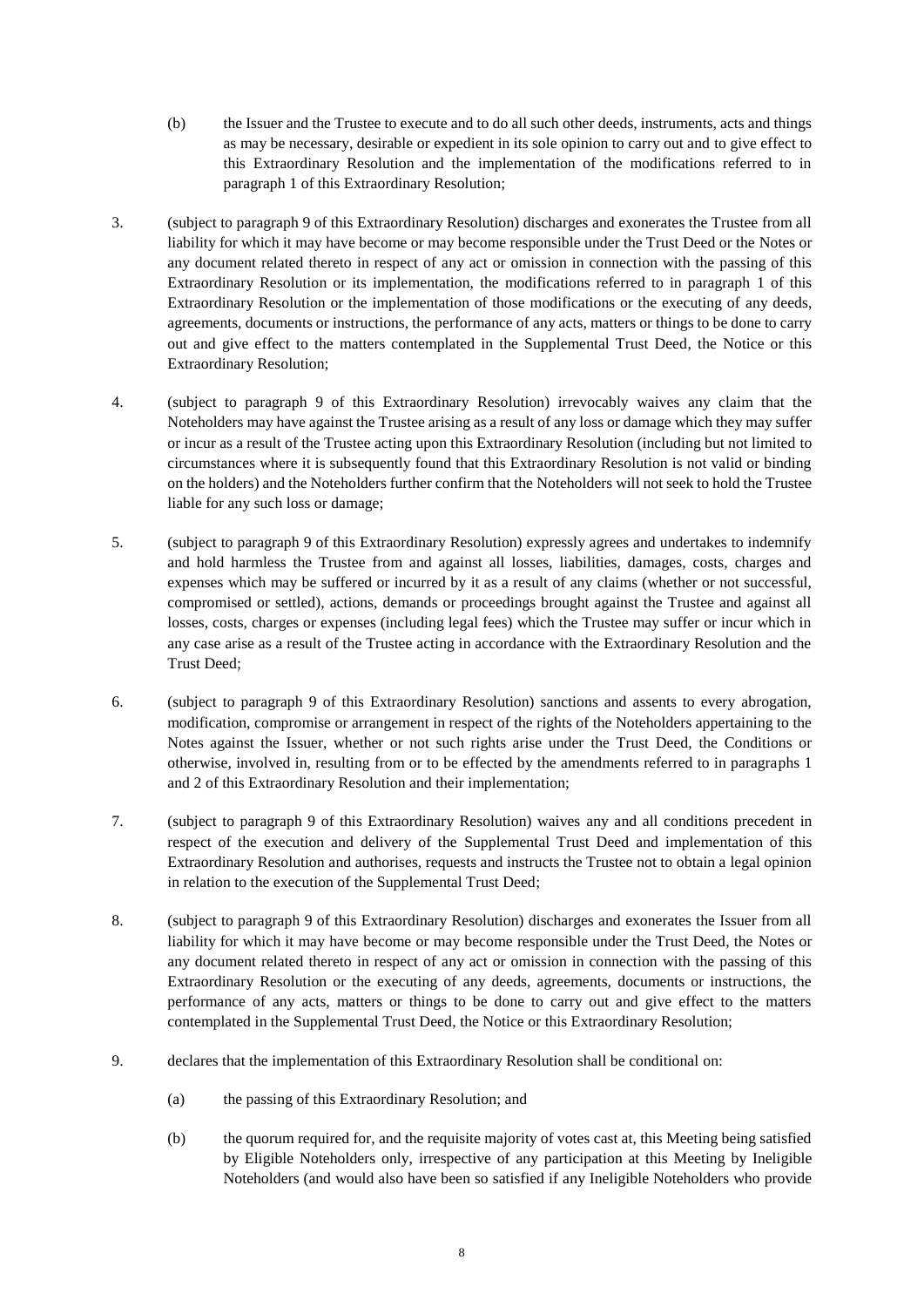confirmation of their status as Ineligible Noteholders and waive their right to attend (via teleconference) and vote (or be represented (via teleconference)) at the Meeting had actually participated at the Meeting) and further resolves that, if the Extraordinary Resolution is passed at this Meeting but such condition is not satisfied, the chairman of this Meeting and the Trustee are hereby authorised, directed, requested and empowered to adjourn this Meeting until such date, not less than 14 days nor more than 42 days later, and time and place as may be appointed by the chairman of this Meeting and approved by the Trustee, for the purpose of reconsidering resolutions 1 to 11 of this Extraordinary Resolution with the exception of resolution [9\(b\) o](#page-6-0)f this Extraordinary Resolution, and in place of the foregoing provisions of resolution 9(b) the relevant condition will be satisfied if the quorum required for, and the requisite majority of votes cast at, the adjourned Meeting are satisfied by Eligible Noteholders only, irrespective of any participation at the adjourned Meeting by Ineligible Noteholders (and would also have been so satisfied if any Ineligible Noteholders who provide confirmation of their status as Ineligible Noteholders and waive their right to attend (via teleconference) and vote (or be represented (via teleconference)) at the adjourned Meeting had actually participated at the adjourned Meeting);

10. acknowledges that the following terms, as used in this Extraordinary Resolution, shall have the meanings given below:

"**Consent Solicitation in respect of the Notes**" means the invitation by the Issuer to all Eligible Noteholders to consent to the modification of the Conditions relating to the Notes and consequential or related amendments to the Trust Deed for the Notes, as described in the Consent Solicitation Memorandum and as the same may be amended in accordance with its terms;

"**Consent Solicitation Memorandum**" means the consent solicitation memorandum dated 3 June 2021 prepared by the Issuer in relation to the Consent Solicitation in respect of the Notes;

"**Eligible Noteholder**" means each Noteholder who is (a) located and resident outside the United States and not a U.S. person or acting for the account or benefit of a U.S. person (in each case, as defined in Regulation S under the Securities Act), (b) not a retail investor and, if applicable and acting on a nondiscretionary basis, who is acting on behalf of a beneficial owner that is not a retail investor, and (c) otherwise a person to whom the Consent Solicitation in respect of the Notes can be lawfully made and that may lawfully participate in the Consent Solicitation in respect of the Notes;

"**Ineligible Noteholder**" means each Noteholder who is not an Eligible Noteholder;

"**Notice**" means the notice given by the Issuer to Noteholders on or around 3 June 2021;

"**retail investor**" means a person who is one (or more) of: (i) a retail client as defined in point (11) of Article 4(1) of Directive 2014/65/EU (as amended or superseded, "**MiFID II**"), (ii) a customer within the meaning of Directive 2016/97 (the "**Insurance Distribution Directive**"), where that customer would not qualify as a professional client as defined in point (10) of Article 4(1) of MiFID II, (iii) a retail client, as defined in point (8) of Article 2 of Regulation (EU) No 2017/565 as it forms part of domestic law by virtue of the European Union (Withdrawal) Act 2018 (as amended, the "**EUWA**"), or (iv) a customer within the meaning of the provisions of the Financial Services and Markets Act 2000 (as amended, the "**FSMA**") and any rules or regulations made under the FSMA which were relied on immediately before exit day to implement the Insurance Distribution Directive, where that customer would not qualify as a professional client, as defined in point (8) of Article 2(1) of Regulation (EU) No 600/2014 as it forms part of domestic law by virtue of the EUWA; and

"**Securities Act**" means the U.S. Securities Act of 1933, as amended; and

11. agrees that capitalised terms in this document where not defined herein shall have the meanings given to them in the Trust Deed or the Notice, as applicable."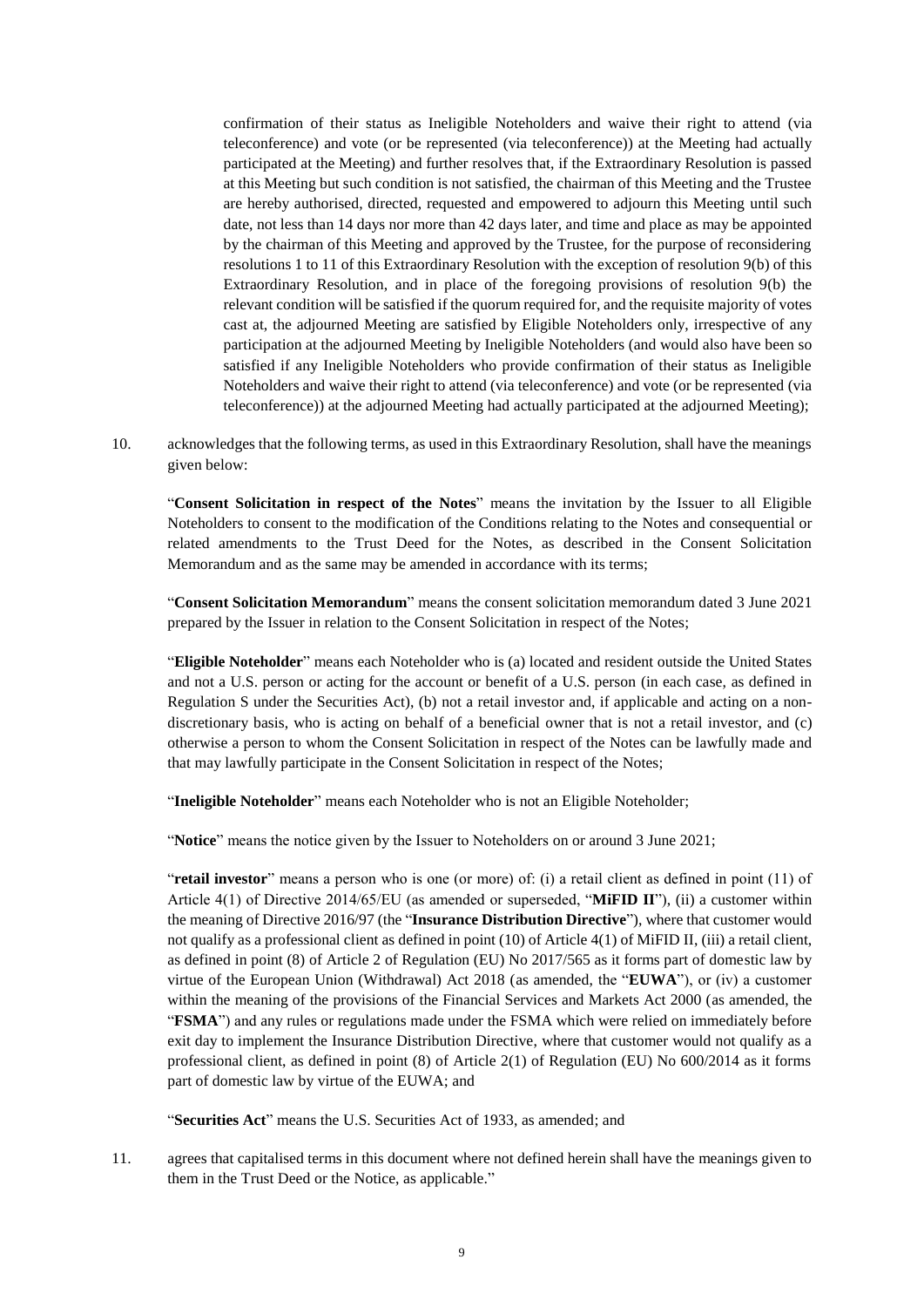## **INELIGIBLE NOTEHOLDERS**

#### **Submission of Ineligible Holder Instructions**

Any Noteholder that is not an Eligible Noteholder may not participate in the Consent Solicitation. However, any Ineligible Noteholder may deliver, or arrange to have delivered on its behalf, a valid Ineligible Holder Instruction (as defined below). Ineligibility to participate in the Consent Solicitation does not affect a Noteholder's right to attend and vote at the Meeting – see "*Voting and Quorum*" below.

In respect of any Notes held through Euroclear Bank SA/NV ("**Euroclear**") or Clearstream Banking S.A. ("**Clearstream, Luxembourg**" and, together with Euroclear, the "**Clearing Systems**"), the submission of Ineligible Holder Instructions will have occurred upon receipt by the Tabulation Agent from Euroclear or Clearstream, Luxembourg, as applicable, of a valid instruction (an "**Ineligible Holder Instruction**") submitted in accordance with the requirements of Euroclear or Clearstream, Luxembourg, as applicable. Each such Ineligible Holder Instruction must specify, among other things, the aggregate principal amount of the Notes which are subject to such Ineligible Holder Instruction, and the securities account number at the relevant Clearing System in which the relevant Notes are held. The receipt of such Ineligible Holder Instruction by the relevant Clearing System will be acknowledged in accordance with the standard practices of such Clearing System and will result in the blocking of the relevant Notes in the relevant Ineligible Noteholder's account with such Clearing System so that no transfers may be effected in relation to such Notes until the earlier of (i) the date on which the relevant Ineligible Holder Instruction is validly revoked (including the automatic revocation of such Ineligible Holder Instruction on the termination of the Consent Solicitation in accordance with the terms of the Consent Solicitation) and (ii) the conclusion of the Meeting (or, if applicable, the adjourned Meeting).

Only Direct Participants (as defined under "*[Voting and Quorum](#page-12-0)*" below) may submit Ineligible Holder Instructions. Each beneficial owner of Notes who is an Ineligible Noteholder and is not a Direct Participant, must arrange for the Direct Participant through which such beneficial owner of Notes who is an Ineligible Noteholder holds its Notes to submit an Ineligible Holder Instruction on its behalf to the relevant Clearing System before the deadlines specified by the relevant Clearing System.

By delivering, or arranging for the delivery on its behalf, of an Ineligible Holder Instruction in accordance with the procedures described below, a Noteholder shall (A) waive its right to attend (via teleconference) and vote (or be represented (via teleconference)) at the Meeting (as the consequence of the eligibility condition set out in paragraph 9(b) of the Extraordinary Resolution is that the Extraordinary Resolution will only be implemented where it is passed irrespective of any participation at the Meeting by Ineligible Noteholders, such that the attendance and voting at the Meeting by an Ineligible Noteholder will be of no consequence for such implementation) and (B) agree, acknowledge, represent, warrant and undertake to the Issuer, the Trustee, the Registrar, the Principal Paying Agent, the Solicitation Agent and the Tabulation Agent at (i) the time of submission of such Ineligible Holder Instruction, (ii) the Expiration Deadline, (iii) the time of the Meeting and (if applicable) at the time of the adjourned Meeting and (iv) the Implementation Date (and if a Noteholder or Direct Participant (as defined below) on behalf of any Noteholder is unable to make any such agreement or acknowledgement or give any such representation, warranty or undertaking, such Noteholder or Direct Participant should contact the Tabulation Agent immediately) that:

- <span id="page-9-0"></span>(a) It is an Ineligible Noteholder.
- (b) It is not a person or entity (a "**Person**") (A) that is, or is directly or indirectly owned or controlled by a Person that is, described or designated in (i) the most current "Specially Designated Nationals and Blocked Persons" list (which as of the date hereof can be found at: [https://www.treasury.gov/ofac/downloads/sdnlist.pdf\)](https://www.treasury.gov/ofac/downloads/sdnlist.pdf) or (ii) the Foreign Sanctions Evaders List (which as of the date hereof can be found at[: http://www.treasury.gov/ofac/downloads/fse/fselist.pdf\)](http://www.treasury.gov/ofac/downloads/fse/fselist.pdf) or (iii) the most current "Consolidated list of persons, groups and entities subject to EU financial sanctions" (which as of the date hereof can be found at: [https://eeas.europa.eu/headquarters/headquarters](https://eeas.europa.eu/headquarters/headquarters-homepage_en/8442/Consolidated%20list%20of%20sanctions)[homepage\\_en/8442/Consolidated%20list%20of%20sanctions\)](https://eeas.europa.eu/headquarters/headquarters-homepage_en/8442/Consolidated%20list%20of%20sanctions) or (iv) the most current "UK sanctions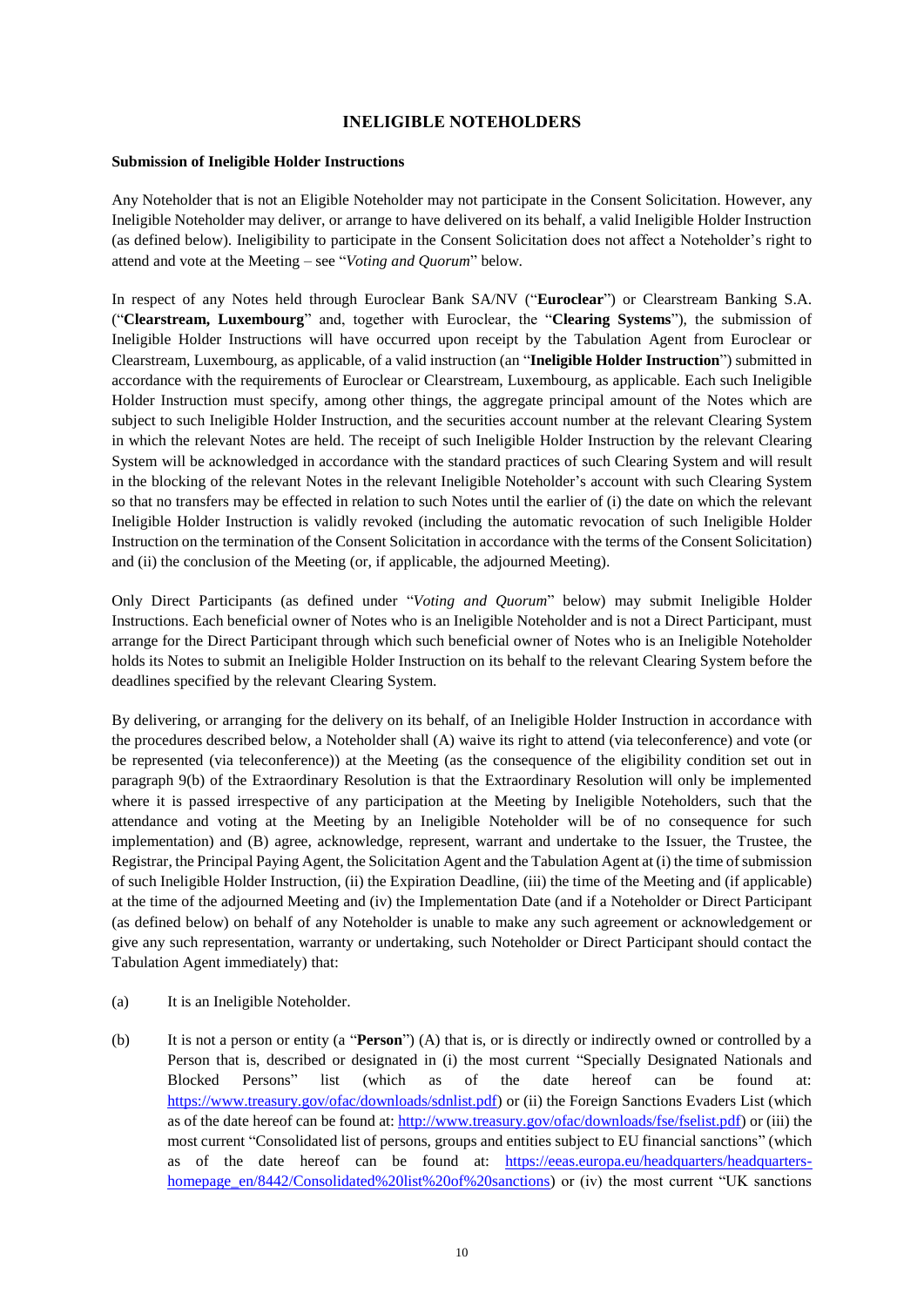list" (which as of the date hereof can be found at: https://www.gov.uk/government/publications/the-uksanctions-list); or (B) that is otherwise the subject of any sanctions administered or enforced by any Sanctions Authority, other than solely by virtue of their inclusion in: (i) the most current "Sectoral Sanctions Identifications" list (which as of the date hereof can be found at: [https://www.treasury.gov/ofac/downloads/ssi/ssilist.pdf\) \(](http://www.treasury.gov/ofac/downloads/ssi/ssilist.pdf))the "**SSI List**"), (ii) Annexes 3, 4, 5 and 6 of Council Regulation No. 833/2014, as amended from time to time including by Council Regulation No. 960/2014 and Council Regulation (EU) No 1290/2014 and Council Regulation (EU) No 2015/1797 and Council Regulation (EU) No 2017/2212 (the "**EU Annexes**"), or (iii) any other list maintained by a Sanctions Authority, with similar effect to the SSI List or the EU Annexes. For these purposes "**Sanctions Authority**" means each of: (i) the United States government; (ii) the United Nations; (iii) the European Union (or any of its member states); (iv) the United Kingdom; (v) any other equivalent governmental or regulatory authority, institution or agency which administers economic, financial or trade sanctions; and (vi) the respective governmental institutions and agencies of any of the foregoing including, without limitation, the Office of Foreign Assets Control of the US Department of the Treasury, the United States Department of State, the United States Department of Commerce and Her Majesty's Treasury.

- (c) It has undertaken all appropriate analysis of the implications of the Consent Solicitation without reliance on the Issuer, the Trustee, the Registrar, the Principal Paying Agent, the Solicitation Agent or the Tabulation Agent.
- (d) It has observed the laws of all relevant jurisdictions, obtained all requisite governmental, exchange control or other required consents, complied with all requisite formalities and paid any issue, transfer or other taxes or requisite payments due from it in each respect in connection with its Ineligible Holder Instruction and/or the Extraordinary Resolution in any jurisdiction and that it has not taken or omitted to take any action in breach of the representations or which will or may result in the Issuer, the Solicitation Agent, the Tabulation Agent or any other person acting in breach of the legal or regulatory requirements of any such jurisdiction in connection with the Extraordinary Resolution.
- (e) Its Ineligible Holder Instruction is made on the terms and conditions set out in this Notice and therein.
- (f) Its Ineligible Holder Instruction is being submitted in compliance with the applicable laws or regulations of the jurisdiction in which the Noteholder is located or in which it is resident or located and no registration, approval or filing with any regulatory authority of such jurisdiction is required in connection with such Ineligible Holder Instruction.
- (g) It holds and will hold, until the earlier of (i) the date on which its Ineligible Holder Instruction is validly revoked, and (ii) conclusion of the Meeting or (if applicable) the adjourned Meeting, as the case may be, the Notes the subject of the Ineligible Holder Instruction, in the relevant Clearing System and in accordance with the requirements of the relevant Clearing System and by the deadline required by the relevant Clearing System, it has submitted, or has caused to be submitted, an Ineligible Holder Instruction to the relevant Clearing System, as the case may be, to authorise the blocking of such Notes with effect on and from the date thereof so that no transfers of such Notes may be effected until the occurrence of any of the events listed in (i) or (ii) above.
- (h) It acknowledges that none of the Issuer, the Trustee, the Solicitation Agent, the Tabulation Agent, the Registrar and the Principal Paying Agent or any of their respective affiliates, directors, officers, employees, representatives or agents has made any recommendation as to whether to vote on the Extraordinary Resolution and it represents that it has made its own decision with regard to the Extraordinary Resolution based on any independent legal, financial, tax or other advice that it has deemed necessary to seek.
- (i) It acknowledges that all authority conferred or agreed to be conferred pursuant to these acknowledgements, representations, warranties and undertakings and every obligation of the Noteholder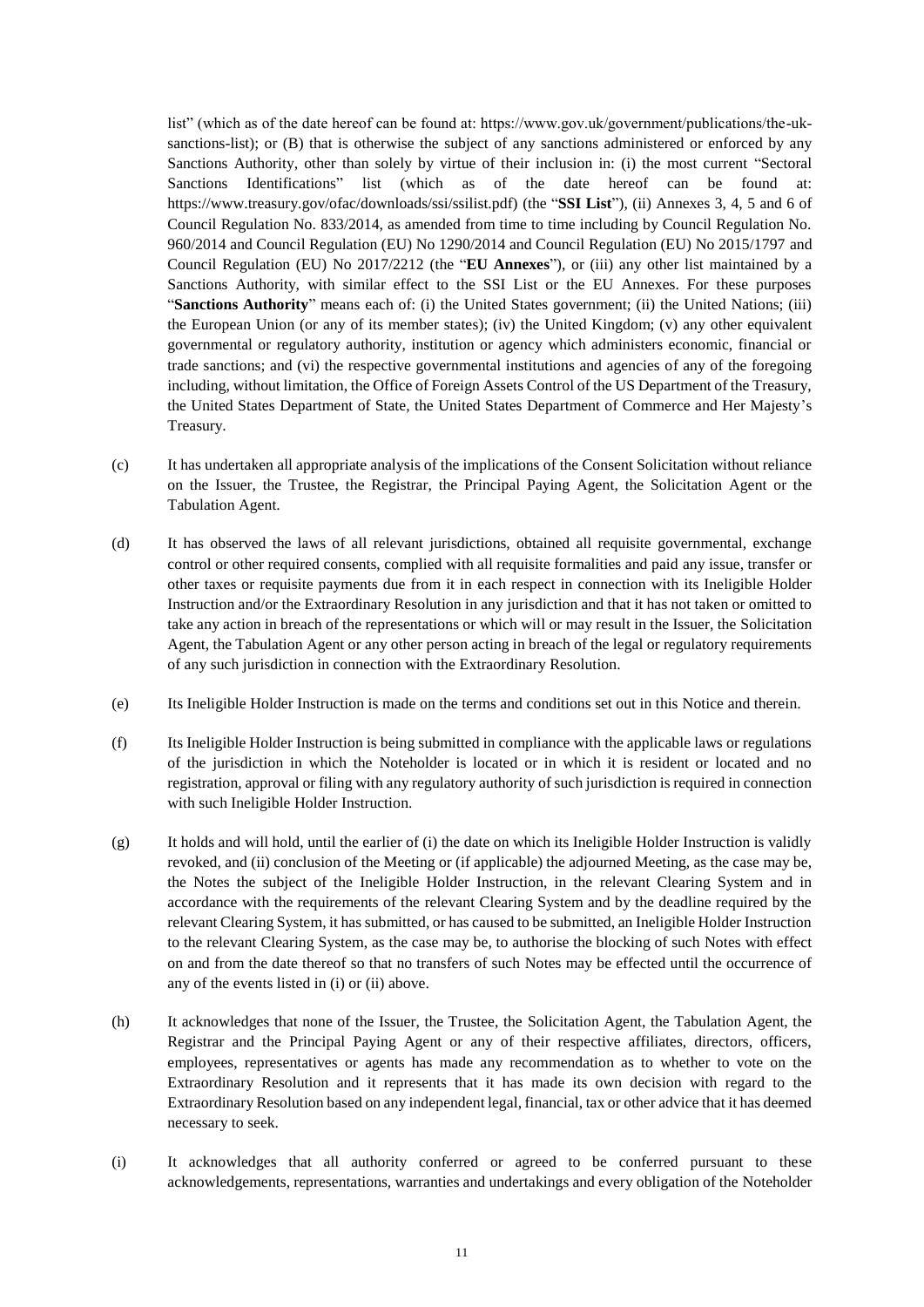offering to waive its right to vote on the Extraordinary Resolution shall to the extent permitted by applicable law be binding upon the successors, assigns, heirs, executors, trustees in bankruptcy and legal representatives of the Noteholder waiving its right to vote on the Extraordinary Resolution and shall not be affected by, and shall survive, the death or incapacity of the Noteholder waiving its right to vote on the Extraordinary Resolution, as the case may be.

- (j) It acknowledges that the Notes have not been and will not be registered under the Securities Act, or the securities laws of any state or other jurisdiction of the United States, and may not be offered or sold in the United States or to, or for the account or benefit of, U.S. persons, unless an exemption from the registration requirements of the Securities Act is available (terms used in this paragraph that are, unless otherwise specified, defined in Regulation S under the Securities Act are used as defined in Regulation S).
- (k) The information given by or on behalf of such Noteholder in the Ineligible Holder Instruction is true and will be true in all respects at the time of the Meeting (and, if applicable, at the time of the adjourned Meeting).
- (l) No information has been provided to it by the Issuer, Trustee, the Solicitation Agent or the Tabulation Agent, or any of their respective affiliates, directors, officers, employees, representatives or agents, with regard to the tax consequences for Noteholders arising from the participation in the Meeting or the implementation of the Extraordinary Resolution, and it acknowledges that it is solely liable for any taxes and similar or related payments imposed on it under the laws of any applicable jurisdiction as a result of its submission of the Ineligible Holder Instruction, and agrees that it will not and does not have any right of recourse (whether by way of reimbursement, indemnity or otherwise) against the Issuer, the Trustee, the Solicitation Agent or the Tabulation Agent, or any of their respective affiliates, directors, officers, employees, representatives or agents, or any other person, in respect of such taxes and payments.

The representation set out in paragrap[h \(b\)](#page-9-0) above shall not be sought or given at any time after such representation is first made if and to the extent that it is or would result in a violation of Council Regulation (EC) No 2271/1996, as amended, including as it forms part of UK domestic law by virtue of the EUWA (the "**Blocking Regulation**"), or any applicable national law, instrument or regulation implementing the Blocking Regulation or imposing penalties for breach thereof.

## **If the relevant Ineligible Noteholder is unable to give any of the representations and warranties described above, such Ineligible Noteholder should contact the Tabulation Agent.**

Each Ineligible Noteholder submitting an Ineligible Holder Instruction in accordance with its terms shall have agreed to indemnify the Issuer, the Solicitation Agent, the Tabulation Agent, the Registrar, the Principal Paying Agent, the Trustee and each of their respective affiliates, directors, officers, employees, representatives or agents against all and any losses, costs, fees, claims, liabilities, expenses, charges, actions or demands which any of them may incur or which may be made against any of them as a result of any breach of any of the terms of, or any of the representations, warranties and/or undertakings given pursuant to, such instruction by such Noteholder.

All questions as to the validity, form and eligibility (including the time of receipt) of any Ineligible Holder Instructions or revocation or revision thereof or delivery of Ineligible Holder Instructions will be determined by the Issuer in its sole discretion, which determination will be final and binding. The Issuer reserves the absolute right to reject any and all Ineligible Holder Instructions not in a form which is, in the opinion of the Issuer, lawful. The Issuer also reserves the absolute right to waive defects in Ineligible Holder Instructions with regard to any Notes. None of the Issuer, the Solicitation Agent, the Trustee, the Registrar, the Principal Paying Agent or the Tabulation Agent shall be under any duty to give notice to Noteholders or beneficial owners of Notes of any irregularities in Ineligible Holder Instructions; nor shall any of them incur any liability for failure to give notification of any material amendments to the terms and conditions of the Consent Solicitation.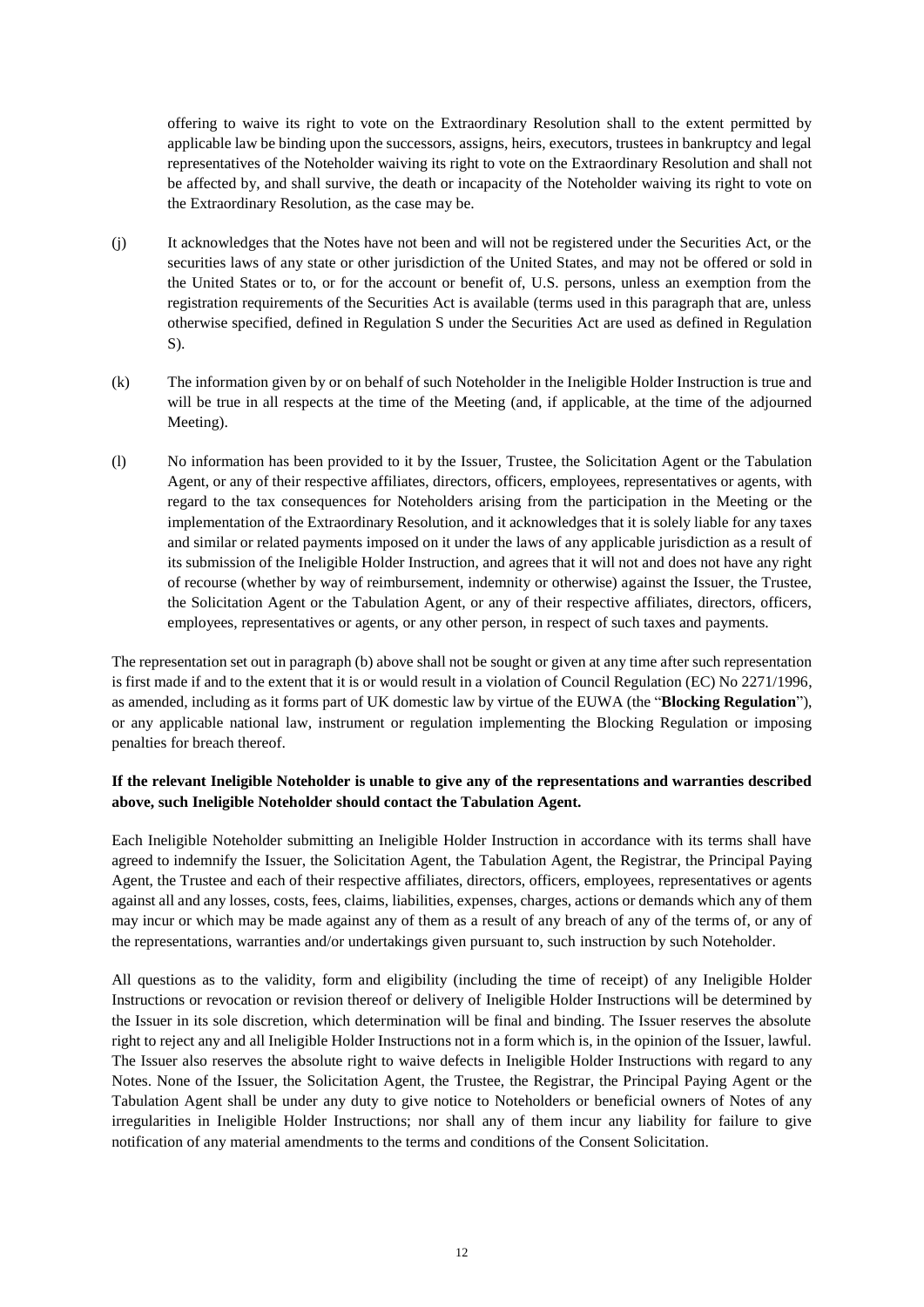#### **REQUIREMENTS OF U.S. SECURITIES LAWS**

In the event the Extraordinary Resolution is passed and implemented, the Supplemental Trust Deed will contain a statement that, until the expiry of the period of 40 days after the date of the Supplemental Trust Deed, sales of the Notes may not be made in the United States or to U.S. persons unless made outside the United States pursuant to Rules 903 and 904 of Regulation S under the Securities Act.

## **GENERAL INFORMATION**

**The attention of Noteholders is particularly drawn to the quorum required for the Meeting and for any adjourned Meeting which is set out in paragraphs [1,](#page-12-1) [2,](#page-14-0) [3,](#page-14-1) [4](#page-14-2) and [5](#page-15-0) of "***[Voting and](#page-12-0) [Quorum](#page-12-0)***" below. Having regard to such requirements, Noteholders are strongly urged either to attend (via teleconference) the Meeting or to take steps to be represented (via teleconference) at the Meeting (including by way of submitting a valid electronic voting instruction to the relevant Clearing System (a** "**Consent Instruction**"**) or Ineligible Holder Instruction) as soon as possible.**

#### **VOTING AND QUORUM**

<span id="page-12-0"></span>*Noteholders who have submitted and not revoked a valid Consent Instruction or Ineligible Holder Instruction in respect of the Extraordinary Resolution by 5.00 p.m. (London time) on 23 June 2021 (the "Expiration Deadline"), by which they will (i) (in the case of Consent Instructions) have given instructions for the appointment by the Registrar of one or more representatives of the Tabulation Agent as its proxy to vote in the manner specified or identified in such Consent Instruction at the Meeting (or any adjourned such Meeting) or (ii) (in the case of Ineligible Holder Instructions) waived such rights, need take no further action to be represented at the Meeting (or any such adjourned such Meeting).*

*Noteholders who have not submitted, or who have submitted and revoked, a Consent Instruction or Ineligible Holder Instruction in respect of the Extraordinary Resolution by the Expiration Deadline should take note of the provisions set out below detailing how such Noteholders can attend or take steps to be represented (via teleconference) at the Meeting (references to which, for the purposes of such provisions, include, unless the context otherwise requires, any adjourned such Meeting).* 

<span id="page-12-1"></span>1. Subject as set out below, the provisions governing the convening and holding of the Meeting are set out in Schedule 3 (*Provisions for Meetings of Noteholders*) to the Trust Deed, a copy of which is available for inspection by the Noteholders during normal business hours at the specified offices of the Principal Paying Agent on any weekday (public holidays excepted).

All of the Notes are represented by a global Note and are held by a common depositary for Euroclear and Clearstream, Luxembourg. For the purpose of the Meeting, a "**Direct Participant**" shall mean each person who is for the time being shown in the records of Euroclear or Clearstream, Luxembourg as the holder of a particular principal amount outstanding of the Notes.

Each person (a "**beneficial owner**") who is the owner of a particular principal amount of the Notes through Euroclear, Clearstream, Luxembourg or a Direct Participant, should note that a beneficial owner will only be entitled to attend (via teleconference) and vote at the Meeting in accordance with the procedures set out below and where a beneficial owner is not a Direct Participant it will need to make the necessary arrangements, either directly or with the intermediary through which it holds its Notes, for the Direct Participant to complete these procedures on its behalf by all applicable deadlines.

A Direct Participant or beneficial owner of Notes wishing to attend (via teleconference) the Meeting in person must produce at the Meeting a valid form of proxy or forms of proxy issued by the Registrar relating to the Notes in respect of which such Direct Participant or beneficial owner wishes to vote.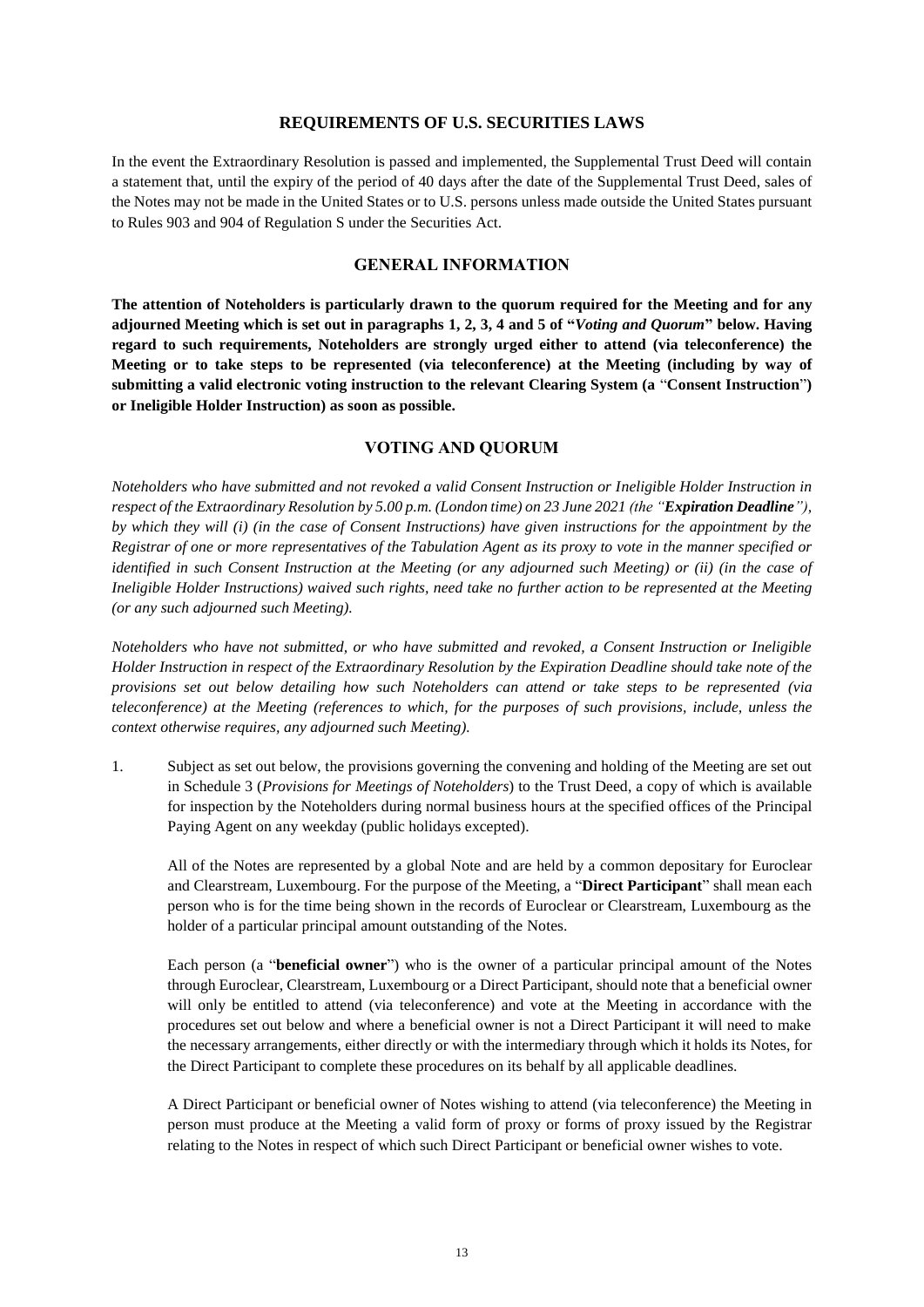A Direct Participant not wishing to attend (via teleconference) the Meeting in person may (or the beneficial owner of the relevant Notes may arrange for the relevant Direct Participant on its behalf to) give a voting instruction (by giving an electronic instruction to block its Notes and to vote in respect of the Meeting to Euroclear or Clearstream, Luxembourg in accordance with the procedures of Euroclear or Clearstream, Luxembourg, as applicable) requiring the Registrar to include the votes attributable to its Notes in a block voting instruction issued by the Registrar for the Meeting or any adjourned such Meeting, and the Registrar shall appoint one or more representatives of the Tabulation Agent as its proxy to attend (via teleconference) and vote at the Meeting in accordance with such Direct Participant's instructions. A Direct Participant holding Notes and not wishing to attend (via teleconference) the Meeting in person may alternatively deliver its valid form(s) of proxy to the person whom it wishes to attend (via teleconference) the Meeting on its behalf.

Notes may be blocked in the Clearing Systems for the purposes of appointing proxies under block voting instructions until 48 hours (as defined in the Trust Deed) before the time fixed for the Meeting and a Noteholder may appoint a proxy either under a block voting instruction by delivering written instructions to the Registrar or by executing and delivering a form of proxy to the specified office of the Registrar, in either case until 48 hours before the time fixed for the Meeting.

Accordingly, beneficial owners or their Direct Participants must have made arrangements to vote with the relevant Clearing System by not later than 48 hours before the time fixed for the Meeting (or any adjourned such Meeting) and within the relevant time limit specified by the relevant Clearing System (who may set a significantly earlier deadline) and request or make arrangements for the relevant Clearing System to block the Notes in the relevant Direct Participant's account and to hold the same to the order or under the control of the Registrar.

Notes blocked as set out above will not be released until the earlier of (i) the date on which the relevant electronic voting and blocking instruction is validly revoked (including its automatic revocation on the termination of the Consent Solicitation); (ii) the conclusion of the Meeting (or, if applicable, any adjourned such Meeting); and (iii) not less than 48 hours before the time for which the Meeting (or, if applicable, any adjourned such Meeting) is convened, the notification in writing of any revocation of a Direct Participant's previous instructions to the Registrar.

Noteholders should note that the timings and procedures set out in this notice reflect the requirements for Noteholders' Meetings set out in the Trust Deed, but that the Clearing Systems and the relevant intermediaries may have their own additional requirements as to timings and procedures for voting on the Extraordinary Resolution. Accordingly, Noteholders wishing to vote in respect of the Extraordinary Resolution are strongly urged either to contact their custodian (in the case of a beneficial owner whose Notes are held in book-entry form by a custodian) or the relevant Clearing System (in the case of a Noteholder whose Notes are held in book-entry form directly in the relevant Clearing System), as soon as possible.

In light of the ongoing developments in relation to coronavirus (COVID-19), and current guidance issued by the Bermuda and UK governments including restrictions on travel, it may be impossible, impractical or inadvisable to hold the Meeting at a physical location. Therefore, the Issuer has determined that the Meeting be held electronically via teleconference rather than physically in person and, in accordance with the provisions of the Trust Deed, has requested that the Trustee prescribe appropriate regulations regarding the holding of the Meeting via teleconference. The Meeting will be held via teleconference using a platform hosted by the chairman of the Meeting to allow attendees to participate electronically. Details for accessing the Meeting will be made available to proxies who have been duly appointed under a block voting instruction and to holders of forms of proxy, in each case issued in accordance with the procedures set out in this Notice. Any Noteholders who indicate to the Tabulation Agent that they wish to participate electronically in, or otherwise be represented on, the teleconference for the Meeting (rather than being represented by the Tabulation Agent pursuant to a block voting instruction as described above) will be provided with further details about attending (via teleconference) the Meeting.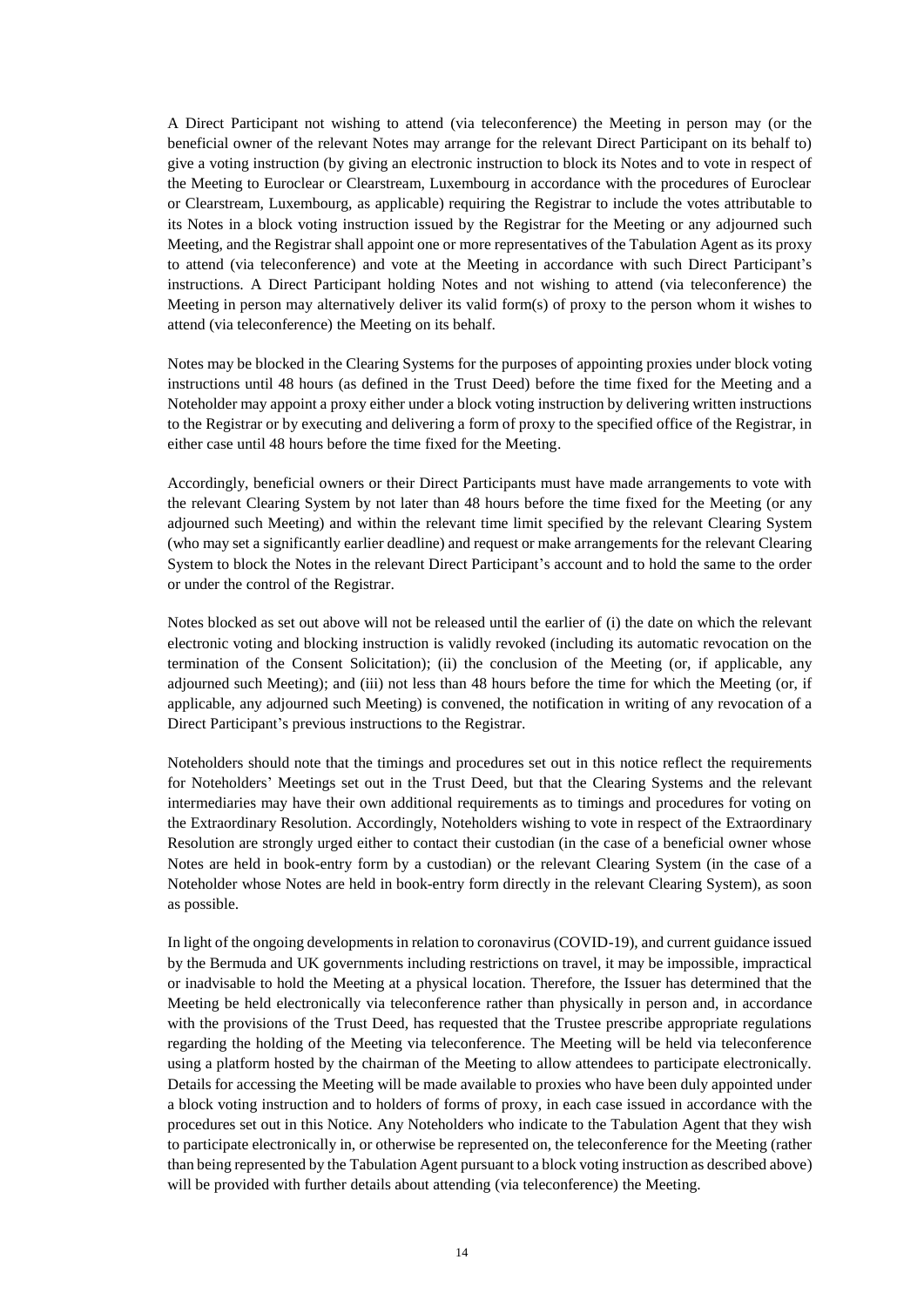All references in this Notice to attendance or voting "in person" shall refer to the attendance or voting at the Meeting by way of the teleconference facility.

- <span id="page-14-0"></span>2. The quorum at the Meeting for passing the Extraordinary Resolution shall (subject as provided below) be one or more persons present and holding or representing in the aggregate not less than two-thirds of the principal amount of the Notes for the time being outstanding (as defined in the Trust Deed). If a quorum is not present within 15 minutes after the time fixed for the Meeting, the Meeting will be adjourned until such date, not less than 14 days nor more than 42 days later, and such time as may be appointed by the chairman of the Meeting and approved by the Trustee. In addition, if the quorum required for, and the requisite majority of votes cast at, the Meeting is satisfied but the Eligibility Condition in respect of such Meeting is not satisfied, the chairman of the Meeting will adjourn the Meeting until such date, not less than 14 days nor more than 42 days later, and such time as may be appointed by the chairman of the Meeting and approved by the Trustee. The Extraordinary Resolution will then be considered at an adjourned Meeting (notice of which will be given to the Noteholders). At the adjourned Meeting, one or more persons present and holding or representing in the aggregate not less than one-third of the principal amount of the Notes for the time being outstanding shall (subject as provided below) form a quorum and shall have the power to pass the Extraordinary Resolution.
- <span id="page-14-1"></span>3. To be passed at the Meeting, the Extraordinary Resolution requires a majority in favour consisting of not less than three-quarters of the votes cast at the Meeting.

The question submitted to the Meeting shall be decided in the first instance by a show of hands unless there is only one voter or unless a poll is (before, or on the declaration of the result of, the show of hands) demanded by the chairman of the Meeting, the Issuer, the Trustee or by one or more persons representing not less than one fiftieth of the principal amount of the Notes for the time being outstanding. Unless a poll is validly demanded before or at the time that the result is declared, the Chairman's declaration that on a show of hands a resolution has been passed, passed by a particular majority, rejected or rejected by a particular majority shall be conclusive, without proof of the number of votes cast for, or against, the resolution.

At the Meeting, (A) on a show of hands every person who is present in person (via teleconference) and who produces a form of proxy or is otherwise a proxy or representative has one vote and (B) on a poll every such person has one vote in respect of each £1,000 of principal amount of Notes so represented by the form of proxy so produced or for which he is otherwise a proxy or representative.

*The Trust Deed originally provided, at paragraph 15(b) of Schedule 3, that on a poll each Voter shall have one vote in respect of each £100,000 in aggregate face amount of the outstanding Note(s) represented or held by him. The Notes were issued with denominations consisting of a minimum denomination of £100,000 and integral multiples of £1,000 in excess thereof. In order to ensure that Noteholders have the opportunity to vote in respect of their entire holding of Notes, the Trustee has concurred with the Issuer, in exercise of its powers and discretions afforded by Clause 7.2(a) of the Trust Deed, to the modification of paragraph 15(b) of Schedule 3 to the Trust Deed to provide that, on a poll, every Voter will have one vote in respect of each £1,000 in aggregate face amount of the outstanding Note(s) represented or held by him (on the grounds that such modification is proper to make and the Trustee is of the opinion that such modification will not be materially prejudicial to the interests of the Noteholders). Such modification has been effected pursuant to a first supplemental trust deed dated 3 June 2021.* 

- <span id="page-14-2"></span>4. The implementation of the Consent Solicitation and the Extraordinary Resolution will be conditional on:
	- (a) the passing of the Extraordinary Resolution; and
	- (b) the quorum required for, and the requisite majority of votes cast at, the Meeting being satisfied by Eligible Noteholders only, irrespective of any participation at the Meeting by Ineligible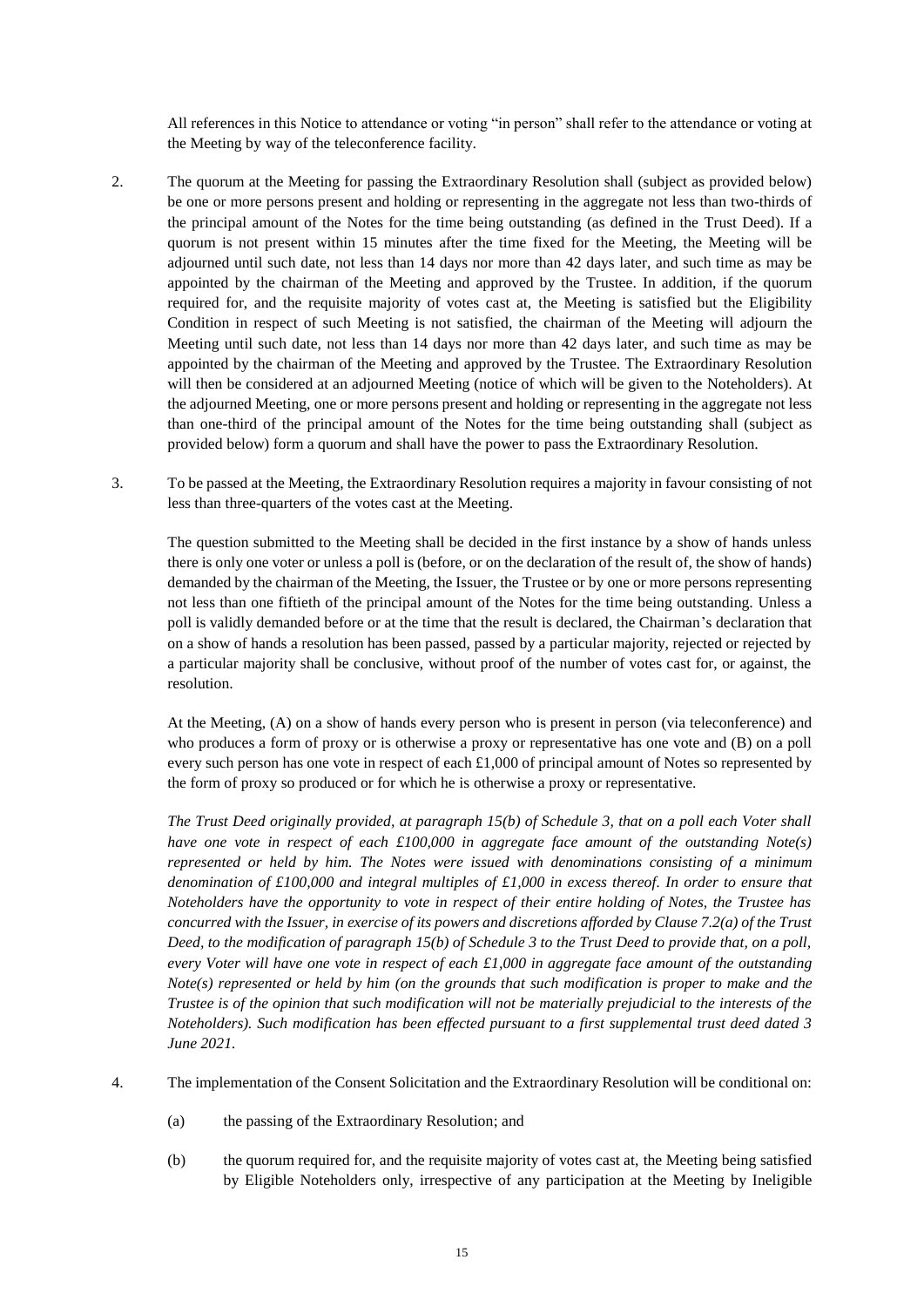Noteholders (and would also have been so satisfied if any Ineligible Noteholders who provide confirmation only of their status as Ineligible Noteholders and waive their right to attend (via teleconference) and vote (or be represented (via teleconference)) at the Meeting had actually participated at such Meeting), including, if applicable, the satisfaction of such condition at an adjourned Meeting (the "**Eligibility Condition**"),

(together, the "**Consent Conditions**").

<span id="page-15-0"></span>5. If passed, the Extraordinary Resolution passed at the Meeting will be binding upon all the Noteholders, whether present or not at the Meeting and whether or not voting.

## **DOCUMENTS AVAILABLE FOR INSPECTION**

Copies of items [\(a\)](#page-15-1) [t](#page-15-1)o [\(c\)](#page-15-2) below [\(](#page-15-3)together, the "**Noteholder Information**") will be available from the date of this Notice, for inspection during normal business hours at the specified offices of the Principal Paying Agent on any weekday (public holidays excepted) and on the website of the Tabulation Agent (http://www.lucid-is.com/hiscox).

- <span id="page-15-3"></span><span id="page-15-1"></span>(a) this Notice;
- (b) the current draft of the Second Supplemental Trust Deed, being the Supplemental Trust Deed as referred to in the Extraordinary Resolution set out above (the "**Supplemental Trust Deed**"); and
- <span id="page-15-2"></span>(c) such other ancillary documents as may be approved by the Trustee and/or such other relevant party as are necessary or desirable to give effect to the Noteholder Proposal in full.

This Notice should be read in conjunction with the Noteholder Information.

The Noteholder Information may be supplemented from time to time. Noteholders should note that the Supplemental Trust Deed may be subject to amendment (where such amendments are in line with the Proposed Amendments) up until 7 days prior to the date fixed for the Meeting. Should such amendments be made, blacklined copies (showing the changes from the originally available Supplemental Trust Deed) and clean versions will be available from the Tabulation Agent (including on the website of the Tabulation Agent (http://www.lucidis.com/hiscox)).

Noteholders will be informed of any such amendments to the Supplemental Trust Deed by announcements released on the regulatory news service of the London Stock Exchange.

### **CONTACT INFORMATION**

Further information relating to the Proposed Amendments can be obtained from the Solicitation Agent directly:

#### **THE SOLICITATION AGENT**

**NatWest Markets Plc** 250 Bishopsgate London EC2M 4AA United Kingdom

Attention: Liability Management Tel: +44 20 7678 5222 Email: [LiabilityManagement@natwestmarkets.com](mailto:LiabilityManagement@natwestmarkets.com)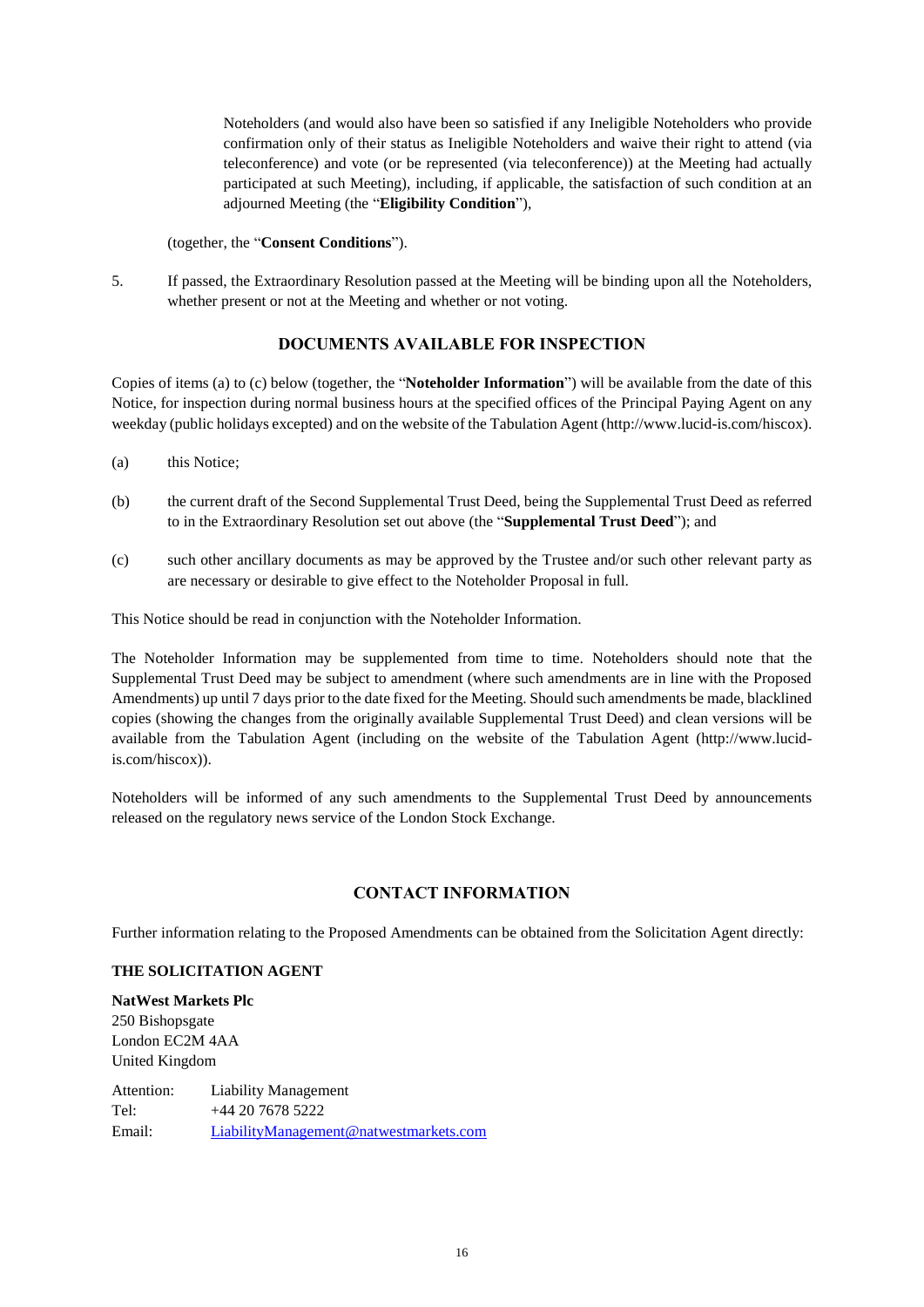The contact details for the Tabulation Agent, the Registrar, the Principal Paying Agent and the Trustee are set out below:

### **THE TABULATION AGENT**

**Lucid Issuer Services Limited** Tankerton Works 12 Argyle Walk London WC1H 8HA United Kingdom

Attention: Jacek Kusion Telephone: +44 20 7704 0880 Email: hiscox@lucid-is.com Website: www.lucid-is.com/hiscox

### **THE REGISTRAR**

**Citigroup Global Markets Europe AG** Reuterweg 16 60323 Frankfurt am Main Germany

### **THE TRUSTEE**

**Citicorp Trustee Company Limited** Citigroup Centre Canada Square Canary Wharf London E14 5LB United Kingdom

# **THE PRINCIPAL PAYING AGENT**

**Citibank N.A., London Branch** Citigroup Centre Canada Square Canary Wharf London E14 5LB United Kingdom

Noteholders whose Notes are held by Euroclear or Clearstream, Luxembourg should contact the Tabulation Agent at the address details above for further information on the process for voting at the Meeting.

## **ANNOUNCEMENTS**

If the Issuer is required to make an announcement relating to matters set out in this Notice, any such announcement will be made in accordance with all applicable rules and regulations via notices to the Clearing Systems for communication to Noteholders and an announcement released on the regulatory news service of the London Stock Exchange.

This Notice is given by:

### **Hiscox Ltd**

Dated: 3 June 2021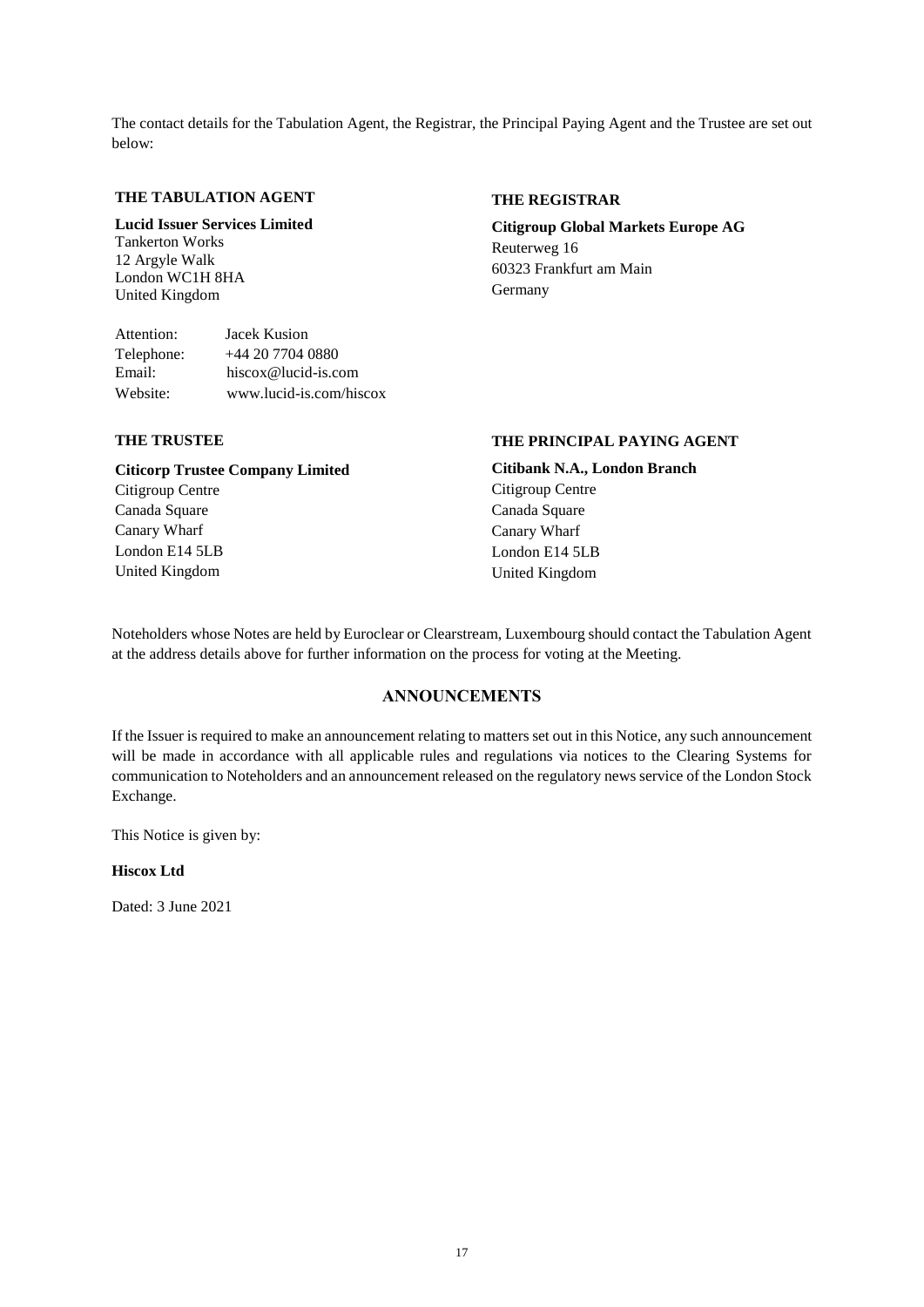#### **ANNEX TO THE NOTICE OF NOTEHOLDER MEETING**

## **AMENDMENTS TO THE CONDITIONS**

The following amendments will be made to the Conditions of the Notes:

#### **1. Amendments to preamble**

The first paragraph of the preamble to the Conditions shall be amended by the deletion in full of the second sentence thereof and the insertion of the following text in its place (where the reference to "[DATE]" shall be replaced with the final Implementation Date):

"The Notes are constituted by a trust deed (the "**Trust Deed**") dated 24 November 2015 (as amended, restated or supplemented from time to time, including by the First Supplemental Trust Deed dated 3 June 2021 and the Second Supplemental Trust Deed dated [DATE] 2021) between the Issuer and Citicorp Trustee Company Limited (the person or persons for the time being the trustee or trustees under the Trust Deed, the "**Trustee**") as trustee for the Holders (as defined below) of the Notes."

#### **2. Amendments to Conditions 4.5, 4.6 and 4.7**

Conditions 4.5, 4.6 and 4.7 shall be deleted in their entirety and replaced with the following (where the reference to "[REFERENCE RATE ADJUSTMENT]" in the first paragraph of Condition 4.5 shall be replaced with the Reference Rate Adjustment determined in the manner described in the Notice of the Meeting):

#### "*4.5 Floating Interest Rate*

The rate of interest on the Notes for an Interest Period commencing on or after the First Call Date (each a "**Floating Interest Rate**") shall, subject to Condition 4.9 below, be equal to the sum of (i) Compounded Daily SONIA applicable to such Interest Period, determined as provided below, (ii) the reference rate adjustment of [REFERENCE RATE ADJUSTMENT] per cent. per annum (the "**Reference Rate Adjustment**"), (iii) the initial margin of 4.076 per cent. per annum and (iv) the step-up margin of 1.00 per cent. per annum, all as determined by the Agent Bank as at the Interest Determination Date applicable to such Interest Period.

For the purposes of this Condition 4.5:

"**Compounded Daily SONIA**" means, with respect to an Interest Period, the rate of return of a daily compound interest investment during the Observation Period corresponding to such Interest Period (with the daily sterling overnight reference rate as reference rate for the calculation of interest) and will be calculated by the Agent Bank as at the relevant Interest Determination Date as follows (and the resulting percentage will be rounded, if necessary, to the fifth decimal place, with 0.000005 being rounded upwards):

$$
\left[\prod_{i=1}^{d_o} \left(1 + \frac{SONIA_i \times n_i}{365}\right) - 1\right] \times \frac{365}{d}
$$

where:

"*d*" means the number of calendar days in the relevant Interest Period;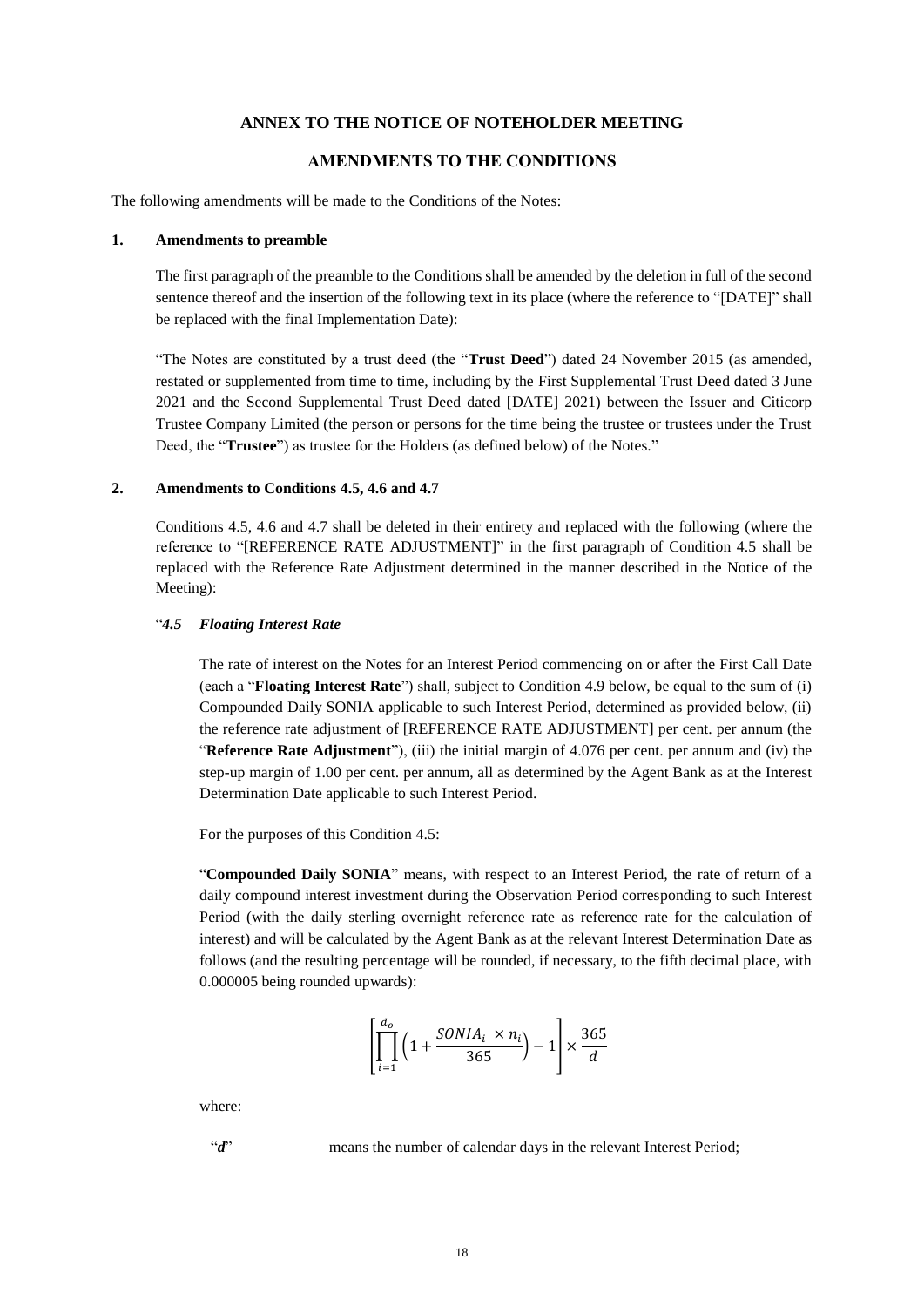| $d_0$                                      | means the number of London Business Days in the relevant Interest Period;                                                                                                                                                                                                                                                                                                                                                                                                                                                       |
|--------------------------------------------|---------------------------------------------------------------------------------------------------------------------------------------------------------------------------------------------------------------------------------------------------------------------------------------------------------------------------------------------------------------------------------------------------------------------------------------------------------------------------------------------------------------------------------|
| $\lq\lq\lq\lq$                             | means a series of whole numbers from one to ' $d_0$ ', each representing the<br>relevant London Business Days in chronological order from (and including)<br>the first London Business Day in the relevant Interest Period;                                                                                                                                                                                                                                                                                                     |
| "Interest<br><b>Determination</b><br>Date" | means, in respect of any Interest Period, the day falling five London Business<br>Days prior to (A) the Interest Payment Date for such Interest Period, or (B) (if<br>applicable) such earlier date, if any, on which the relevant payment of interest<br>falls due;                                                                                                                                                                                                                                                            |
| "London<br><b>Business Day"</b>            | means a day (other than a Saturday or Sunday) on which commercial banks<br>are open for general business (including dealings in foreign exchange and<br>foreign currency deposits) in London;                                                                                                                                                                                                                                                                                                                                   |
| $n_i$                                      | means, in relation to any London Business Day 'i', the number of calendar<br>days from (and including) such London Business Day 'i' up to (but excluding)<br>the following London Business Day;                                                                                                                                                                                                                                                                                                                                 |
| "Observation<br>Period"                    | means, in respect of the relevant Interest Period, the period from (and<br>including) the date falling ' $p$ ' London Business Days prior to the first day of<br>such Interest Period (and the first such Interest Period shall begin on and<br>include the First Call Date) to (but excluding) the date falling $\gamma$ London<br>Business Days prior to (A) the Interest Payment Date for such Interest Period,<br>or (B) (if applicable) such earlier date, if any, on which the relevant payment<br>of interest falls due; |
| $\lq\lq p$ "                               | means five London Business Days;                                                                                                                                                                                                                                                                                                                                                                                                                                                                                                |
| "Relevant<br><b>Screen Page"</b>           | means Reuters Screen SONIA page (or any replacement or successor page);                                                                                                                                                                                                                                                                                                                                                                                                                                                         |
| the "SONIA<br>reference<br>rate"           | in respect of any London Business Day, is a reference rate equal to the daily<br>Sterling Overnight Index Average ("SONIA") rate for such London Business<br>Day as provided by the administrator of SONIA to authorised distributors and<br>as then published on the Relevant Screen Page (or, if the Relevant Screen Page<br>is unavailable, as otherwise published by such authorised distributors) on the<br>London Business Day immediately following such London Business Day; and                                        |
| "SONIAi"                                   | means the SONIA reference rate for the London Business Day falling $\dot{p}$<br>London Business Days prior to the relevant London Business Day 'i'.                                                                                                                                                                                                                                                                                                                                                                             |

Subject to the provisions of Condition 4.9, if, in respect of any London Business Day in the relevant Observation Period, the Agent Bank determines that the SONIA reference rate is not available on the Relevant Screen Page and has not otherwise been published by the relevant authorised distributors, such SONIA reference rate shall be the rate determined by the Agent Bank as being the sum of:

(x) the Bank of England's Bank Rate (the "**Bank Rate**") prevailing at 5.00 p.m. (London time) (or, if earlier, close of business) on the relevant London Business Day; plus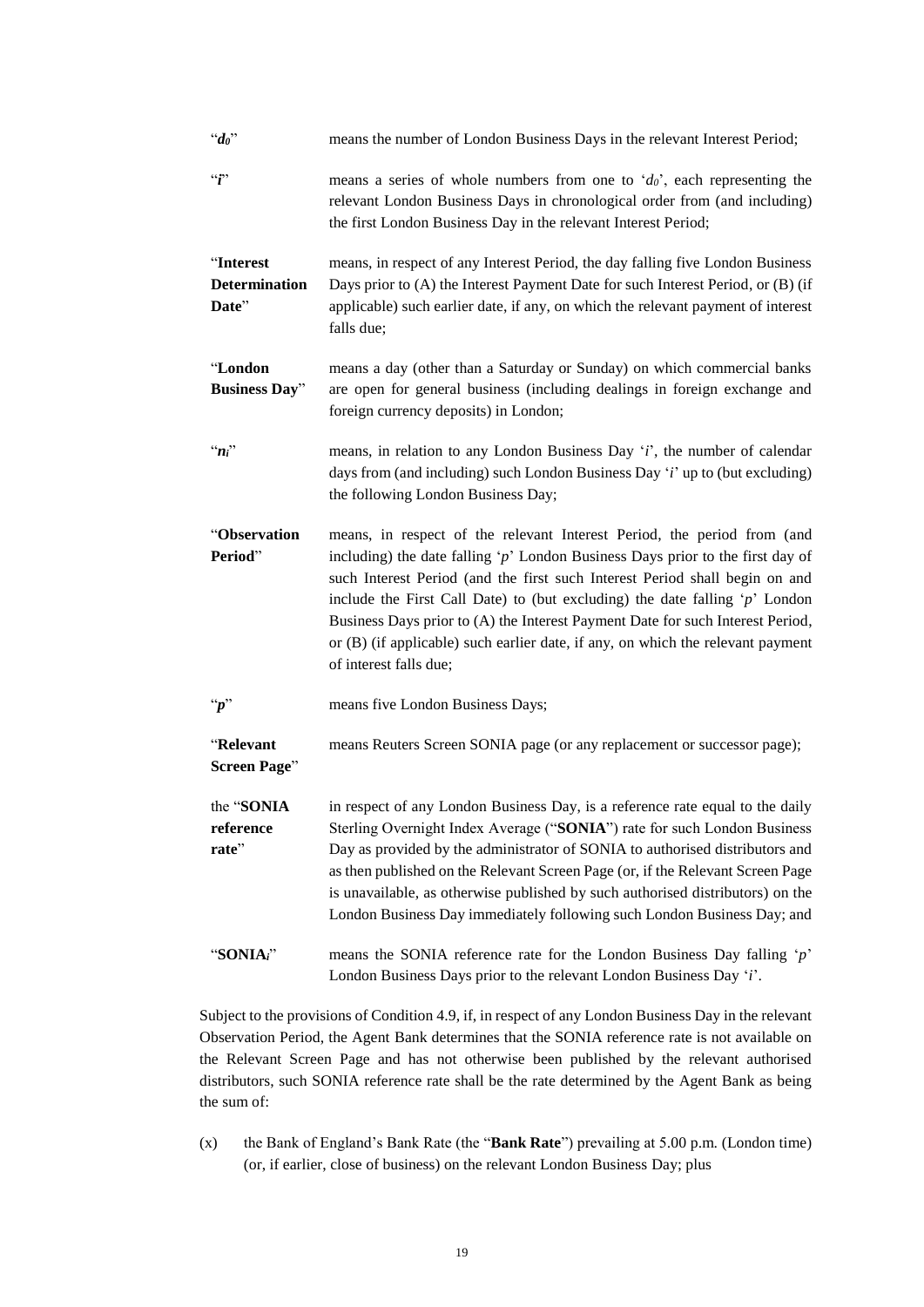(y) the mean of the spread of the SONIA reference rate to the Bank Rate over the previous five London Business Days on which a SONIA reference rate has been published, excluding the highest spread (or, if there is more than one highest spread, one only of those highest spreads) and lowest spread (or, if there is more than one lowest spread, one only of those lowest spreads).

Subject to the provisions of Condition 4.9, if the Floating Interest Rate for an Interest Period cannot be determined in accordance with the foregoing provisions of this Condition 4.5, the Floating Interest Rate for such Interest Period shall be the rate determined by the Agent Bank as being:

- (I) the Floating Interest Rate determined as at the Interest Determination Date for the last preceding Interest Period; or
- (II) if there is no such preceding Interest Determination Date, the sum of (A) 6.125 per cent. per annum and (B) 1.00 per cent. per annum, with such sum being converted from an annual to a quarterly basis by the Agent Bank in accordance with the instructions of the Issuer (which instructions shall, in the absence of manifest error, be final and binding upon all parties), rounded to the nearest 0.001 per cent., with 0.0005 per cent. being rounded upwards.

If the Notes become due and payable in accordance with Condition 10, the final Floating Interest Rate shall be calculated for the Interest Period to (but excluding) the date on which the Notes become so due and payable, and such Floating Interest Rate shall continue to apply to the Notes for so long as interest continues to accrue thereon as provided in the Trust Deed.

### *4.6 Determination of Floating Interest Rates and Interest Amounts*

The Agent Bank will on each Interest Determination Date determine the Floating Interest Rate applicable to the relevant Interest Period and calculate the amount of interest (the "**Interest Amount**") which (subject to Condition 2.2 and Condition 5) shall be payable in respect of such Interest Period.

#### *4.7 Publication of Floating Interest Rates and Interest Amounts*

The Agent Bank shall cause notice of each Floating Interest Rate and Interest Amount determined in accordance with this Condition 4 to be given to the Trustee, the Registrar, the Principal Paying Agent, any stock exchange on which the Notes are for the time being listed or admitted to trading and, in accordance with Condition 16, the Holders, as soon as practicable after their determination but in any event not later than the second London Business Day thereafter. The Interest Payment Date, Floating Interest Rate and/or Interest Amount so published may subsequently be amended (or appropriate arrangements made by way of adjustment) in the event of an extension or shortening of the relevant Interest Period."

#### **3. Insertion of new Condition 4.9**

A new Condition 4.9 shall be inserted immediately after Condition 4.8, as follows:

#### "*4.9 Benchmark discontinuation*

If a Benchmark Event occurs in relation to an Original Reference Rate when any Floating Interest Rate (or any component part thereof) remains to be determined by reference to such Original Reference Rate, then the following provisions shall apply to the Notes: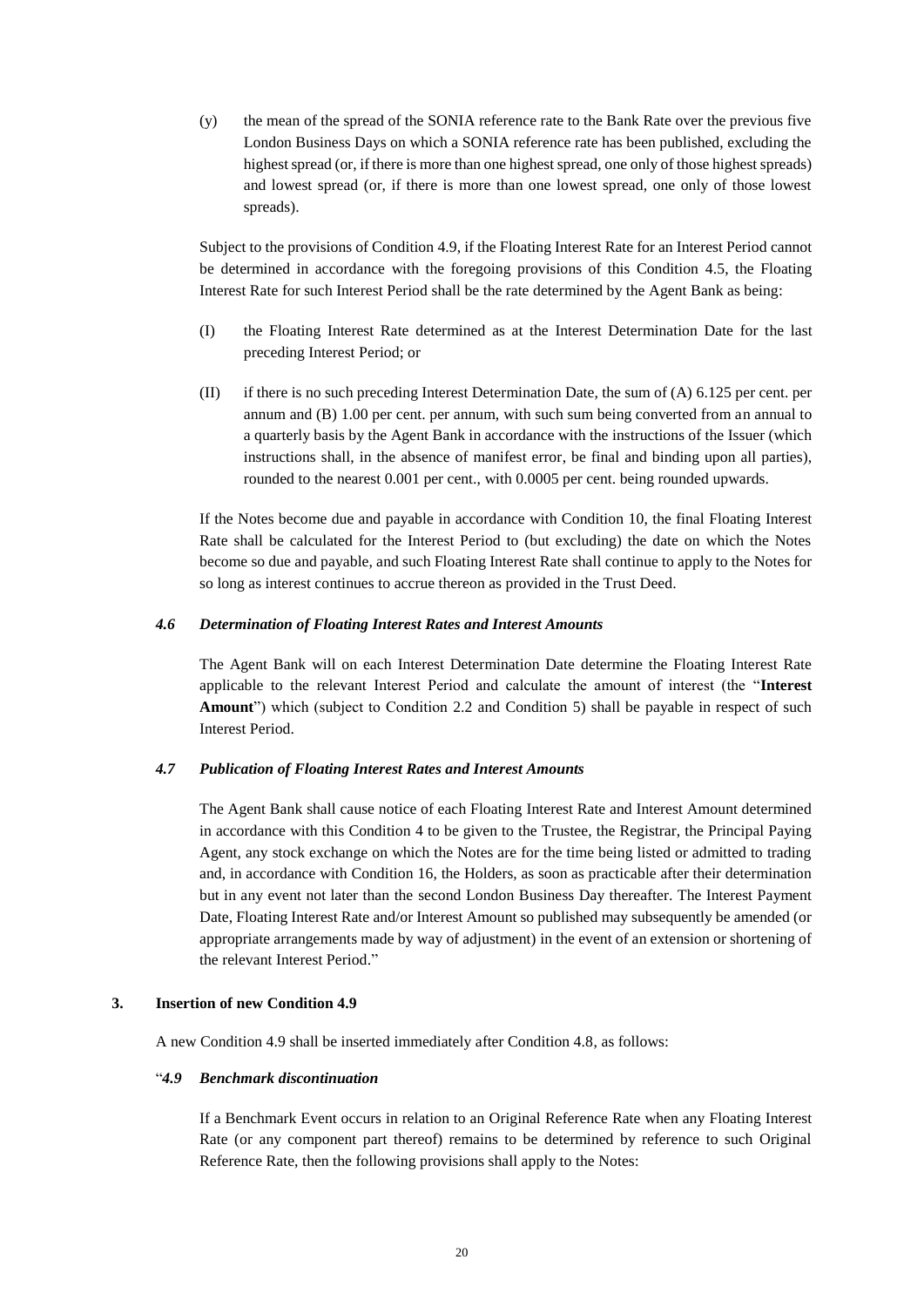- (a) The Issuer shall use reasonable endeavours to appoint an Independent Adviser, at the Issuer's own expense and as soon as reasonably practicable, to determine a Successor Reference Rate or, if such Independent Adviser is unable so to determine a Successor Reference Rate, an Alternative Reference Rate and, in each case, the Adjustment Spread and any Benchmark Amendments (in any such case, acting in good faith and in a commercially reasonable manner) for the purposes of determining all future payments of interest on the Notes (subject to the subsequent further operation of this Condition 4.9).
- (b) An Independent Adviser appointed pursuant to this Condition 4.9 shall act in good faith and in a commercially reasonable manner as an expert. In the absence of bad faith or fraud, the Independent Adviser shall have no liability whatsoever to the Issuer, the Trustee, the Paying Agents or the Noteholders for any determination made by it pursuant to this Condition 4.9.
- (c) Subject to Condition 4.9(l) below, if the relevant Independent Adviser (acting in good faith and in a commercially reasonable manner), no later than five Business Days prior to the Interest Determination Date relating to the next Interest Period (the "**IA Determination Cutoff Date**"), determines:
	- (i) there is a Successor Reference Rate, then such Successor Reference Rate (as adjusted by the applicable Adjustment Spread) shall subsequently be used in place of the Original Reference Rate to determine the Floating Interest Rate (or the relevant component part thereof) for all relevant future payments of interest on the Notes (subject to the subsequent further operation of this Condition 4.9); or
	- (ii) there is no Successor Reference Rate but that there is an Alternative Reference Rate, then such Alternative Reference Rate (as adjusted by the applicable Adjustment Spread) shall subsequently be used in place of the Original Reference Rate to determine the Floating Interest Rate (or the relevant component part thereof) for all relevant future payments of interest on the Notes (subject to the subsequent further operation of this Condition 4.9).
- (d) Subject to Condition 4.9(l) below, if the Issuer is unable to appoint an Independent Adviser, or the appointed Independent Adviser fails to determine a Successor Reference Rate or an Alternative Reference Rate and, in each case, the Adjustment Spread and any Benchmark Amendments (if any) prior to the relevant IA Determination Cut-off Date, then the Issuer (acting in good faith and in a commercially reasonable manner), no later than three Business Days prior to the Interest Determination Date relating to the next Interest Period (the "**Issuer Determination Cut-off Date**"), may determine a Successor Reference Rate or, if the Issuer fails so to determine a Successor Reference Rate, an Alternative Reference Rate (as applicable) and, in each case, the Adjustment Spread and any Benchmark Amendments (if any) (with the relevant provisions in this Condition 4.9 applying *mutatis mutandis* to allow such determination to be made by the Issuer and not by an Independent Adviser) for the purposes of determining the Floating Interest Rate (or the relevant component part thereof) for all relevant future payments of interest on the Notes (subject to the subsequent further operation of this Condition 4.9). In the absence of bad faith or fraud, the Issuer shall have no liability whatsoever to the Trustee, the Paying Agents or the Noteholders for any determination made by it pursuant to this Condition 4.9 in the circumstances provided in this paragraph (d).
- (e) If the Issuer is unable to appoint an Independent Adviser, or the appointed Independent Adviser fails to determine a Successor Reference Rate or an Alternative Reference Rate and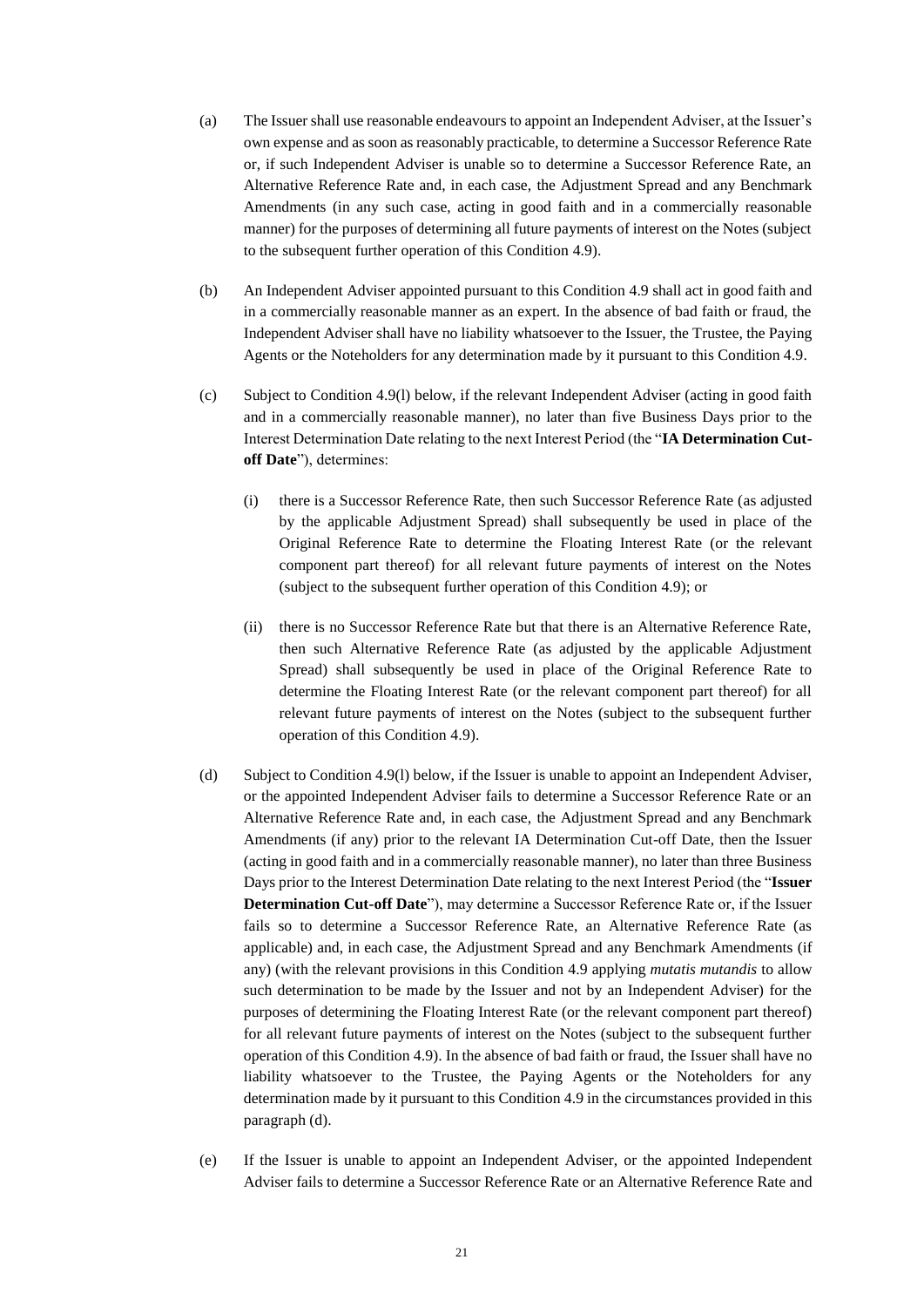the Adjustment Spread and any Benchmark Amendments (if any) prior to the relevant IA Determination Cut-off Date, and subsequently the Issuer fails to determine a Successor Reference Rate or an Alternative Reference Rate and, in each case, the Adjustment Spread and any Benchmark Amendments (if any) in accordance with paragraph (d) of this Condition 4.9 prior to the Issuer Determination Cut-off Date, the Floating Interest Rate applicable to the next succeeding Interest Period shall be equal to the Floating Interest Rate determined as at the Interest Determination Date for the last preceding Interest Period or, in the case of the first Interest Determination Date, the Floating Interest Rate shall be the sum of (A) 6.125 per cent. per annum and (B) 1.00 per cent. per annum, with such sum being converted from an annual to a quarterly basis by the Agent Bank in accordance with the instructions of the Issuer (which instructions shall, in the absence of manifest error, be final and binding upon all parties), rounded to the nearest 0.001 per cent., with 0.0005 per cent. being rounded upwards. This paragraph shall apply to the relevant Interest Period only. Any subsequent Interest Period(s) shall be subject to the subsequent operation of, and to adjustment as provided in, this Condition 4.9.

- (f) If the relevant Independent Adviser or the Issuer (as applicable) determines a Successor Reference Rate or Alternative Reference Rate (as applicable) in accordance with this Condition 4.9, it shall also determine the applicable Adjustment Spread (which may be positive, negative or zero or may be a formula or methodology for determining the spread). Such Adjustment Spread shall be applied to such Successor Reference Rate or Alternative Reference Rate (as applicable).
- (g) Without prejudice to the definitions thereof, for the purposes of determining a Successor Reference Rate or Alternative Reference Rate and, in either case, the Adjustment Spread and any Benchmark Amendments (if any), the Independent Adviser or the Issuer (as applicable) will take into account relevant and applicable market precedents as well as any published guidance from relevant associations involved in the establishment of market standards and/or protocols in the international debt capital markets and such other materials as the Independent Adviser or the Issuer (as applicable), in its sole discretion, considers appropriate.
- (h) Promptly following the determination of any Successor Reference Rate or Alternative Reference Rate (as applicable) and, in either case, the Adjustment Spread as described in this Condition 4.9, the Issuer shall (i) give written notice thereof and of any Benchmark Amendments to the Trustee, the Principal Paying Agent, the Agent Bank and the Noteholders and (ii) (if applicable) deliver to the Trustee a Benchmark Amendments Certificate. Such notice shall be irrevocable and shall specify the effective date of the changes to the calculation of the Floating Interest Rate and of any Benchmark Amendments (if any).
- (i) The Trustee and the Principal Paying Agent shall, at the direction and expense of the Issuer and without any need for the consent or approval of the Noteholders, be obliged to consent to any waivers and consequential amendments to the Trust Deed, the Agency Agreement, these Conditions and any other document as may be required to give effect to any application of this Condition 4.9 and which are set out in a Benchmark Amendments Certificate (such amendments, the "**Benchmark Amendments**"), including, but not limited to:
	- (i) changes to these Conditions which the relevant Independent Adviser or the Issuer (as applicable) determines may be required in order to follow market practice (determined according to factors including, but not limited to, public statements, opinions and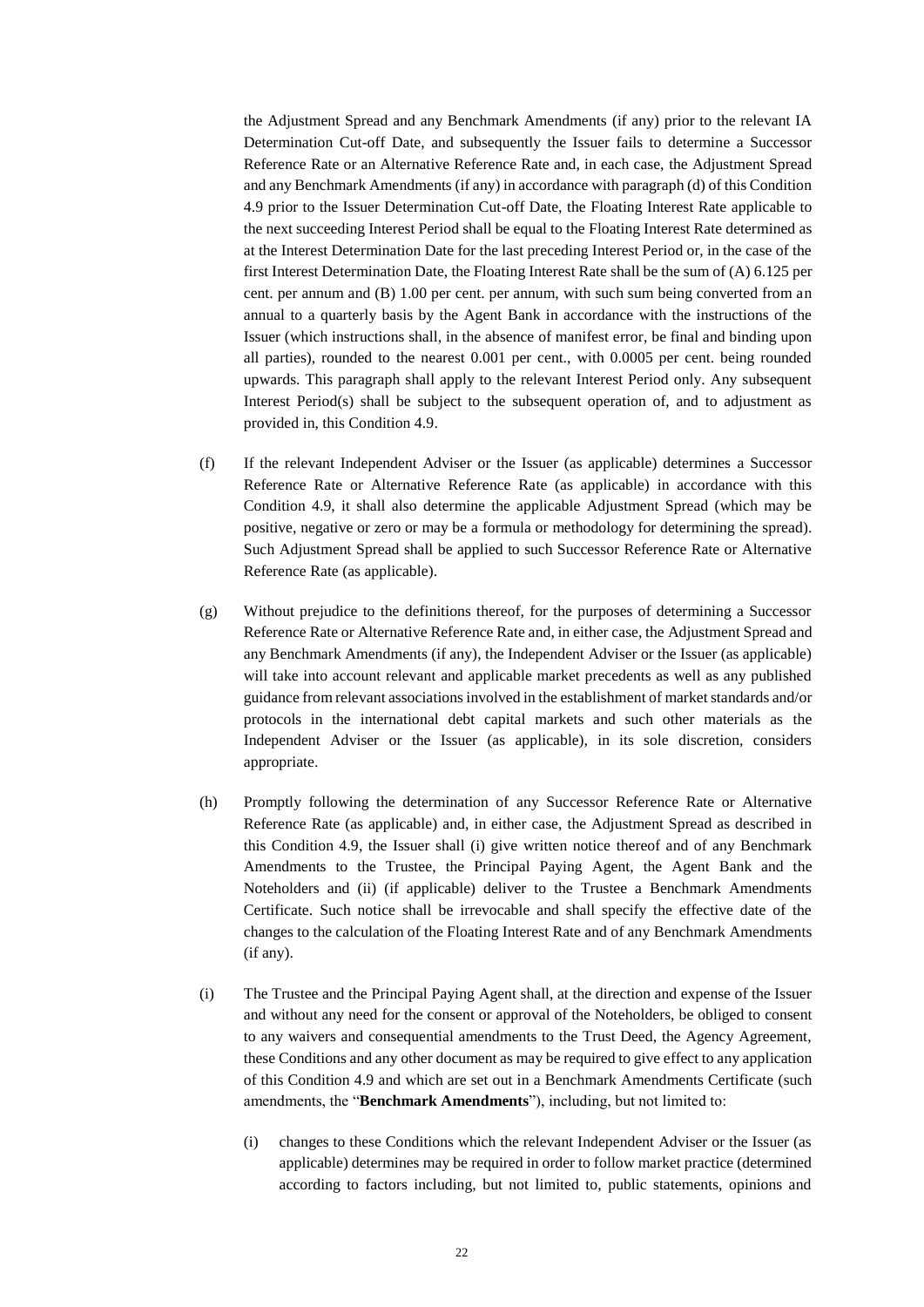publications of industry bodies and organisations) in relation to such Successor Reference Rate or Alternative Reference Rate (as applicable), including, but not limited to (A) the relevant Business Day, day count fraction, Interest Determination Date, and/or Relevant Screen Page applicable to the Notes and (B) the method for determining the fallback to the Floating Interest Rate in relation to the Notes if such Successor Reference Rate or Alternative Reference Rate (as applicable) is not available; and

(ii) any other changes which the relevant Independent Adviser or the Issuer (as applicable) determines are reasonably necessary to ensure the proper operation and comparability to the Original Reference Rate of such Successor Reference Rate or Alternative Reference Rate (as applicable).

As used herein, a "**Benchmark Amendments Certificate**" means a certificate signed by two Directors to the Trustee and the Principal Paying Agent confirming that (i) a Benchmark Event has occurred and (ii) the Benchmark Amendments set out in such certificate are required to give effect to any application of this Condition 4.9. The Trustee and the Principal Paying Agent shall be entitled to rely on a Benchmark Amendments Certificate without further enquiry or liability to any person. For the avoidance of doubt, the Trustee shall not be liable to the Noteholders or any other person for so acting or relying, irrespective of whether any such Benchmark Amendments are or may be materially prejudicial to the interests of any such person. Such changes, when implemented, shall apply to all future payments of interest on the Notes (subject to the subsequent further operation of this Condition 4.9).

(j) Notwithstanding the foregoing, neither the Trustee nor the Principal Paying Agent shall be obliged to agree to any Benchmark Amendments under this this Condition 4.9 if in the sole opinion of the Trustee or the Principal Paying Agent (as applicable) doing so would impose more onerous obligations upon it or expose it to any additional duties, responsibilities or liabilities (compared to those under the Trust Deed or the Agency Agreement, as applicable) or reduce rights and/or the protective provisions afforded to it in these Conditions, the Trust Deed or the Agency Agreement.

No consent of the Noteholders shall be required in connection with implementing or giving effect to any Successor Reference Rate, Alternative Reference Rate, Adjustment Spread and/or Benchmark Amendments, including for the execution of, or amendment to, any documents (including, *inter alia*, by the execution of a deed supplemental to or amending the Trust Deed) or the taking of other steps by the Issuer or any of the parties to the Trust Deed and/or the Agency Agreement (if required) in connection therewith.

- (k) Notwithstanding any other provision of this Condition 4.9, no Successor Reference Rate or Alternative Reference Rate will be adopted, nor will the applicable Adjustment Spread be applied nor any Benchmark Amendments be made, if and to the extent that, in the sole determination of the Issuer, the same could reasonably be expected to cause a Capital Disqualification Event to occur or to prejudice the qualification of the Notes as Tier 2 Capital of the Issuer or of the Group for the purposes of the Relevant Rules.
- (l) Notwithstanding any other provision of this Condition 4.9, no modification to these Conditions or any other provisions of the Trust Deed pursuant to this Condition 4.9 shall become effective unless (to the extent then required by the Relevant Regulator or the Relevant Rules) the Issuer shall have given at least one month's prior written notice (or such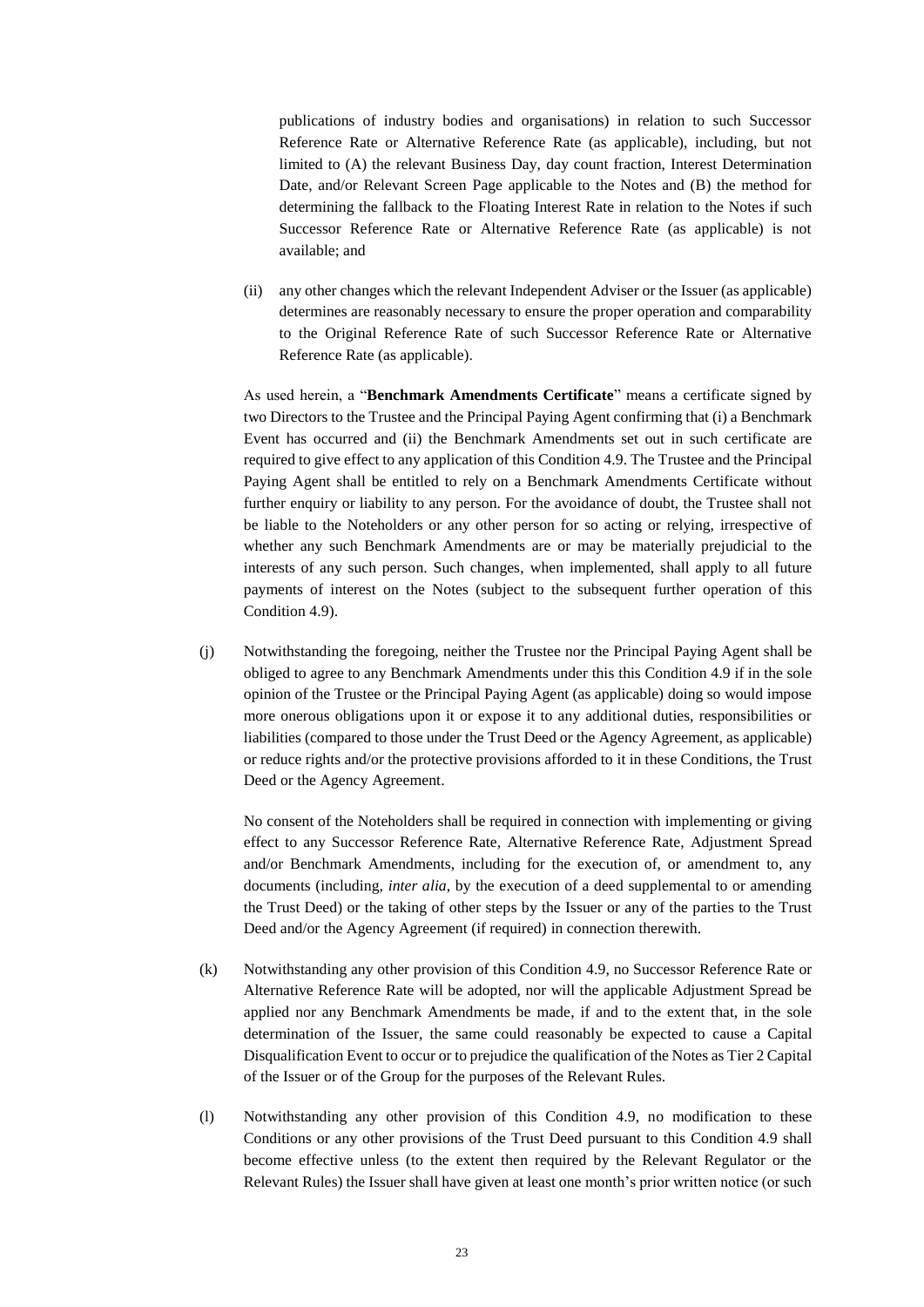other period of notice as may then be required or accepted by the Relevant Regulator or the Relevant Rules) to, and received consent or no objection from, the Relevant Regulator.

(m) As used in this Condition 4.9:

"**Adjustment Spread**" means either a spread (which may be positive, negative or zero), or the formula or methodology for calculating a spread, in either case, which the Independent Adviser, or the Issuer (as applicable) determines, is required to be applied to a Successor Reference Rate or an Alternative Reference Rate (as applicable), being the spread, formula or methodology which:

- (i) in the case of a Successor Rate, is formally recommended, or formally provided as an option for parties to adopt, in relation to the replacement of the Original Reference Rate with the Successor Rate by any Relevant Nominating Body; or
- (ii) in the case of a Successor Reference Rate for which no such recommendation or option under (i) above has been made available or in the case of an Alternative Reference Rate, the Independent Adviser or the Issuer (as applicable) determines is customarily applied to the relevant Successor Reference Rate or the Alternative Reference Rate (as the case may be) in international debt capital markets transactions to produce an industry-accepted replacement rate for the Original Reference Rate (or otherwise reflects an industry-accepted rate, formula or methodology for such purpose);
- (iii) in the case that the Independent Adviser or the Issuer (as applicable) determines that there is no applicable spread, formula or methodology under paragraphs (i) or (ii) above, the Independent Adviser or the Issuer (as applicable) (acting in good faith and in a commercially reasonable manner), determines to be appropriate having regard to the objective, so far as is reasonably practicable in the circumstances and solely for the purposes of this paragraph (iii), of reducing or eliminating any economic prejudice or benefit (as the case may be) to the Noteholders;

"**Alternative Reference Rate**" means an alternative benchmark or screen rate which the Independent Adviser or the Issuer (as applicable) determines in accordance with Condition 4.9 is customarily applied, or is an industry-accepted rate, in the international debt capital markets for the purposes of determining floating rates of interest in respect of notes denominated in pounds sterling and of a comparable duration to the relevant Interest Period;

"**Benchmark Event**" means, with respect to an Original Reference Rate, any one or more of the following:

- (i) the Original Reference Rate ceasing to exist or to be published or administered on a permanent or indefinite basis;
- (ii) the making of a public statement by the administrator of the Original Reference Rate that it has ceased or will cease to publish the Original Reference Rate permanently or indefinitely (in circumstances where no successor administrator has been appointed that will continue publication of the Original Reference Rate);
- (iii) the making of a public statement by the supervisor of the administrator of the Original Reference Rate that the Original Reference Rate has been or will be permanently or indefinitely discontinued;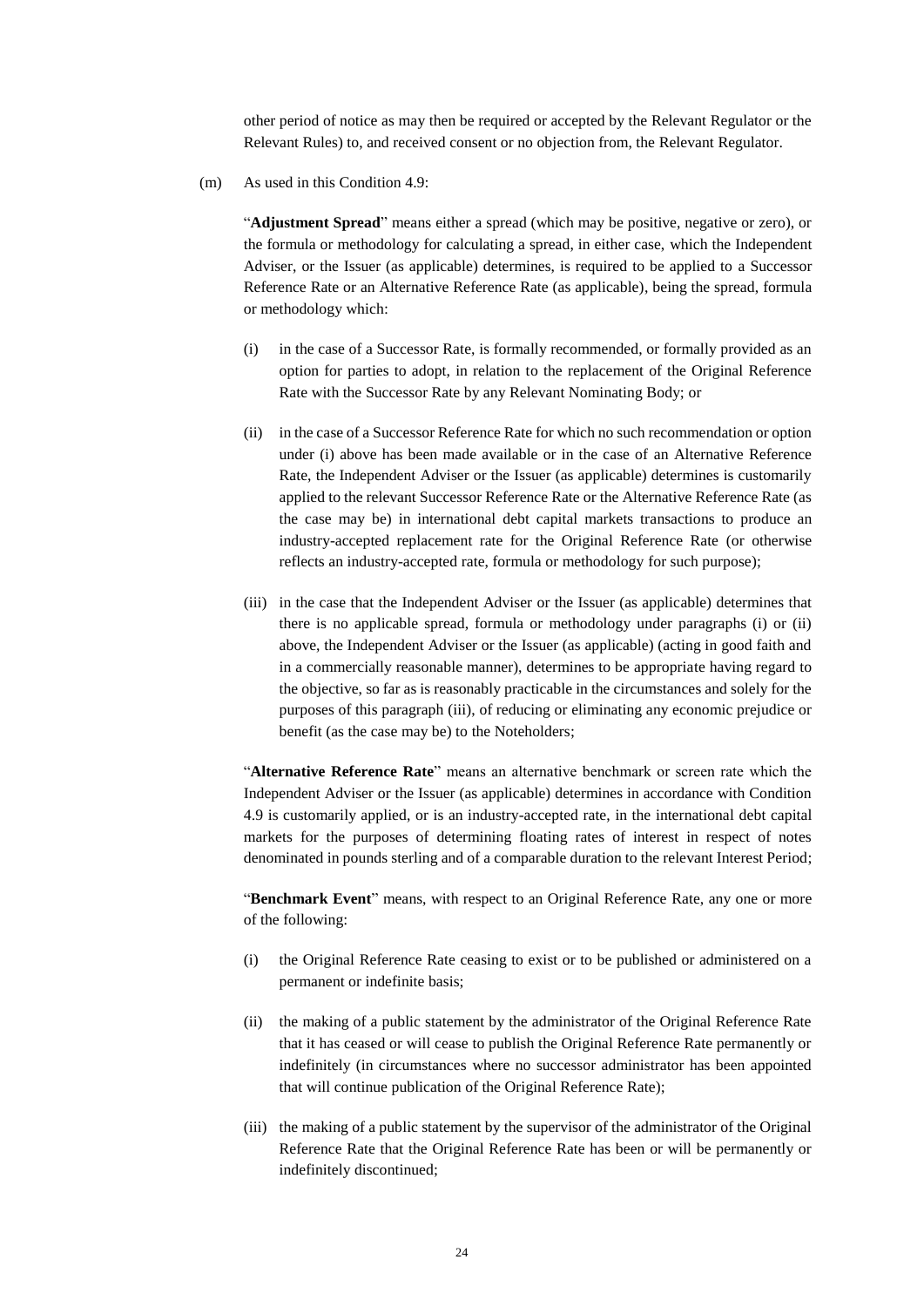- (iv) the making of a public statement by the supervisor of the administrator of the Original Reference Rate that the Original Reference Rate will be prohibited from being used, is no longer (or will no longer be) representative of its underlying market or that its use will be subject to restrictions or adverse consequences, in each case in circumstances where the same shall be applicable to the Notes; or
- (v) it has or will prior to the next Interest Determination Date become unlawful for the Issuer or the Agent Bank to calculate any interest payment due to be made to Noteholders using the Original Reference Rate (including, without limitation and if applicable, under the Benchmarks Regulation (EU) 2016/1011, including as it forms part of United Kingdom domestic law by virtue of the European Union (Withdrawal) Act 2018),

provided that in the case of paragraphs (ii) to (iv) above, the Benchmark Event shall occur on:

- (A) in the case of (ii) above, the date of the cessation of the publication of the Original Reference Rate;
- (B) in the case of (iii) above, the date of the discontinuation of the Original Reference Rate; or
- (C) in the case of (iv) above, the date on which the Original Reference Rate is prohibited from use, is deemed no longer to be representative of its underlying market or its use becomes subject to restrictions or adverse consequences (as applicable),

and not (in any such case) the date of the relevant public statement (unless the date of the relevant public statement coincides with the relevant date in (A), (B) or (C) above, as applicable);

"**Independent Adviser**" means an independent financial institution of international repute or other independent adviser with appropriate expertise, appointed by the Issuer at its own expense;

"**Original Reference Rate**" means the originally specified reference rate (being SONIA) used to determine the Floating Interest Rate (or any component part thereof) for the relevant period (provided that if, following one or more Benchmark Events, such originally specified reference rate (or any Successor Reference Rate or Alternative Reference Rate which has replaced it) has been replaced by a (or a further) Successor Reference Rate or Alternative Reference Rate and a Benchmark Event subsequently occurs in respect of such Successor Reference Rate or Alternative Reference Rate, the term "Original Reference Rate" shall be deemed to include any such Successor Reference Rate or Alternative Reference Rate);

"**Relevant Nominating Body**" means, in respect of any Original Reference Rate:

- (i) the central bank for the currency to which such Original Reference Rate relates, or any central bank or other supervisory authority which is responsible for supervising the administrator of such Original Reference Rate; or
- (ii) any working group or committee established, approved or sponsored by, chaired or cochaired by or constituted at the request of (a) the central bank for the currency to which